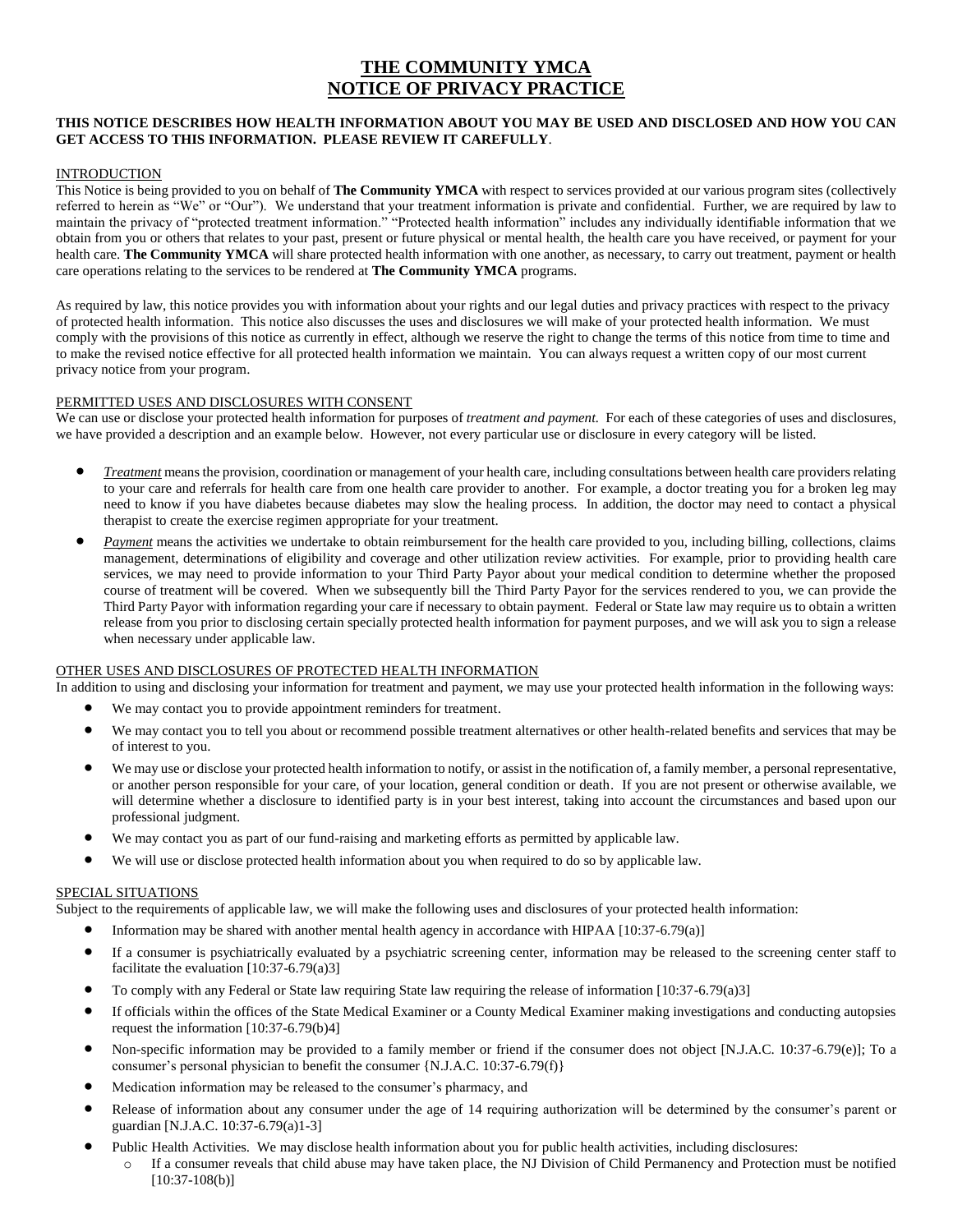- o If the consumer is a minor suspected of being abused, the record may be released to DCPP [10:37-6.79(c)]
- o If a consumer reveals abuse or exploitation in a rooming/boarding/nursing home, this shall be reported to the County Welfare Agency  $[10:37-108(b)]$
- o to report births and deaths to the Division of Mental Health and Addictions services;
- o to notify the appropriate government authority if we believe that an adult patient has been the victim of abuse, neglect or domestic violence. We will only make this disclosure if the patient agrees or when required by law.

#### Health Oversight Activities.

- o When the Office of Licensing or Medicaid conducts a review, a consumer's clinical record may be reviewed [10:37-6.79(b)2]
- o An accreditation reviewer may look at a consumer's record [10:37-6.79(b)3]
- Lawsuits and Disputes.
	- o If a judge orders the release of information to a court [10:37-6.79(a)2]
- Serious Threats.
	- o If a consumer voices a threat against a specific individual or group, that individual or person responsible for the group (e.g. school principal if the threat was made against a school) must be notified. Police may be notified if the intended victim cannot be contacted. [practitioners have a duty to warn]

#### *Note***: HIV-related information, genetic information, alcohol and/or substance abuse records, and other specially protected health information may enjoy certain special confidentiality protections under applicable State and Federal law. Any disclosures of these types of records will be subject to these special protections.**

#### OTHER USES OF YOUR HEALTH INFORMATION

Other uses and disclosures of protected health information not covered by this notice or the laws that apply to us will be made only with your permission in a written authorization. You have the right to revoke that authorization at any time, provided that the revocation is in writing, except to the extent that we already have taken action in reliance on your authorization.

#### YOUR RIGHTS

- 1. You have the right to request restrictions on our uses and disclosures of protected health information for treatment and payment. However, we are not required to agree to your request. To request a restriction, you must make your request in writing to Program Supervisor at the program serving you.
- 2. You have the right to reasonably request to receive confidential communications of protected health information by alternative means or at alternative locations. To make such a request, you must submit your request in writing to the Program Supervisor at the program serving you.
- 3. You have the right to inspect and copy the protected health information contained in your medical and billing records and in any other clinical records used by us to make decisions about you, except:
	- (i) for psychotherapy notes, which are notes that have been recorded by a mental health professional documenting or analyzing the contents of conversations during a private counseling session or a group, joint or family counseling session and that have been separated from the rest of your medical record;
	- (ii) for information compiled in reasonable anticipation of, or for use in, a civil, criminal, or administrative action or proceeding;
	- (iii) for protected health information involving laboratory tests when your access is restricted by law;
	- (iv) if you are a prison inmate, obtaining a copy of your information may be restricted if it would jeopardize your health, safety, security, custody, or rehabilitation or that of other inmates, or the safety of any officer, employee, or other person at the correctional institution or person responsible for transporting you;
	- (v) for protected health information contained in records kept by a Federal or State agency or contractor when your access is restricted by law; and
	- (vi) for protected health information obtained from someone other than us under a promise of confidentiality when the access requested would be reasonably likely to reveal the source of the information.
- 4. In order to inspect and copy your health information, you must submit your request in writing to the Program Supervisor at the program serving you. If you request a copy of your health information, we may charge you a fee for the costs of copying and mailing your records, as well as other costs associated with your request.
- 5. We may also deny a request for access to protected health information if:
	- (i) a licensed health care professional has determined, in the exercise of professional judgment, that the access requested is reasonably likely to endanger your life or physical safety or that of another person;
	- (ii) the protected health information makes reference to another person (unless such other person is a health care provider) and a licensed health care professional has determined, in the exercise of professional judgment, that the access requested is reasonably likely to cause substantial harm to such other person; or
	- (iii) the request for access is made by the individual's personal representative and a licensed health care professional has determined, in the exercise of professional judgment, that the provision of access to such personal representative is reasonably likely to cause substantial harm to you or another person.
	- **(iv) If we deny a request for access for any of the three reasons described above, then you have the right to have our denial reviewed in accordance with the requirements of applicable law.**
- 6. You have the right to request an amendment to your protected health information, but we may deny your request for amendment, if we determine that the protected health information or record that is the subject of the request:
	- (i) was not created by us, unless you provide a reasonable basis to believe that the originator of protected health information is no longer available to act on the requested amendment;
	- (ii) is not part of your medical or billing records or other records used to make decisions about you;
	- (iii) is not available for inspection as set forth above; or
	- (iv) is accurate and complete.
- 7. In any event, any agreed upon amendment will be included as an addition to, and not a replacement of, already existing records. In order to request an amendment to your health information, you must submit your request in writing to the Program Supervisor of the program servicing you, along with a description of the reason for your request.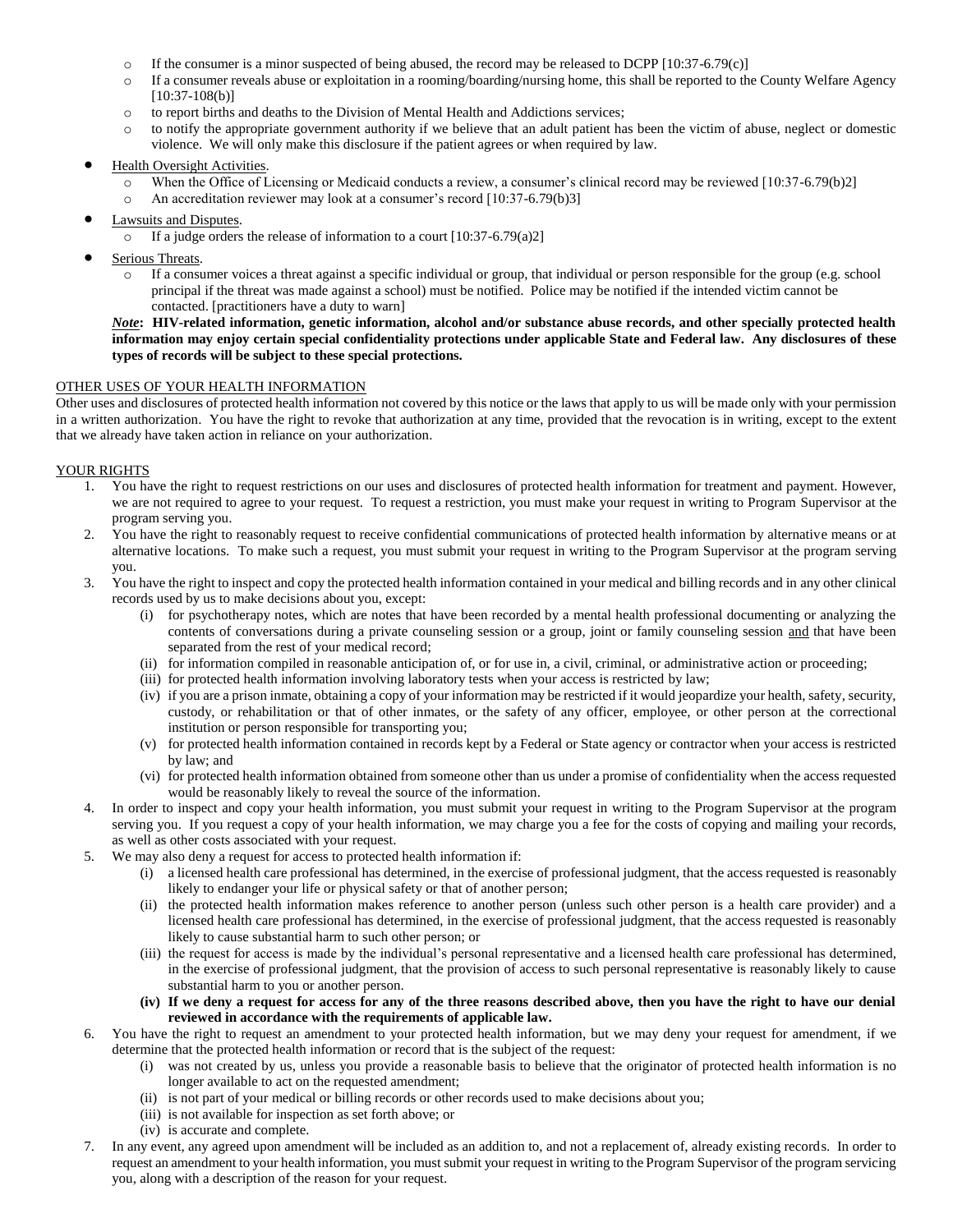- 8. You have the right to receive an accounting of disclosures of protected health information made by us to individuals or entities other than to you for the six years prior to your request, except for disclosures:
	- (i) to carry out treatment, payment and health care operations as provided above;
	- (ii) incident to a use or disclosure otherwise permitted or required by applicable law;
	- (iii) pursuant to a written authorization obtained from you;
	- (iv) to persons involved in your care or for other notification purposes as provided by law;
	- (v) for national security or intelligence purposes as provided by law;
	- (vi) to correctional institutions or law enforcement officials as provided by law;
	- (vii) as part of a limited data set as provided by law; or

To request an accounting of disclosures of your health information, you must submit your request in writing to the Program Supervisor for the program servicing you. Your request must state a specific time period for the accounting (e.g., the past three months). The first accounting you request within a twelve (12) month period will be free. For additional accountings, we may charge you for the costs of providing the list. We will notify you of the costs involved, and you may choose to withdraw or modify your request at that time before any costs are incurred.

#### COMPLAINTS

If you believe that your privacy rights have been violated, you should immediately contact the Program Supervisor of the program servicing you. We will not take action against you for filing a complaint. You also may file a complaint with the Secretary of Health and Human Services.

#### CONTACT PERSON

If you have any questions or would like further information about this notice, please contact the Program Supervisor of the program servicing vou at  $732-290-9040$ 

T:\WPDATA\FORMS\HIPAA Privacy Notice - English.doc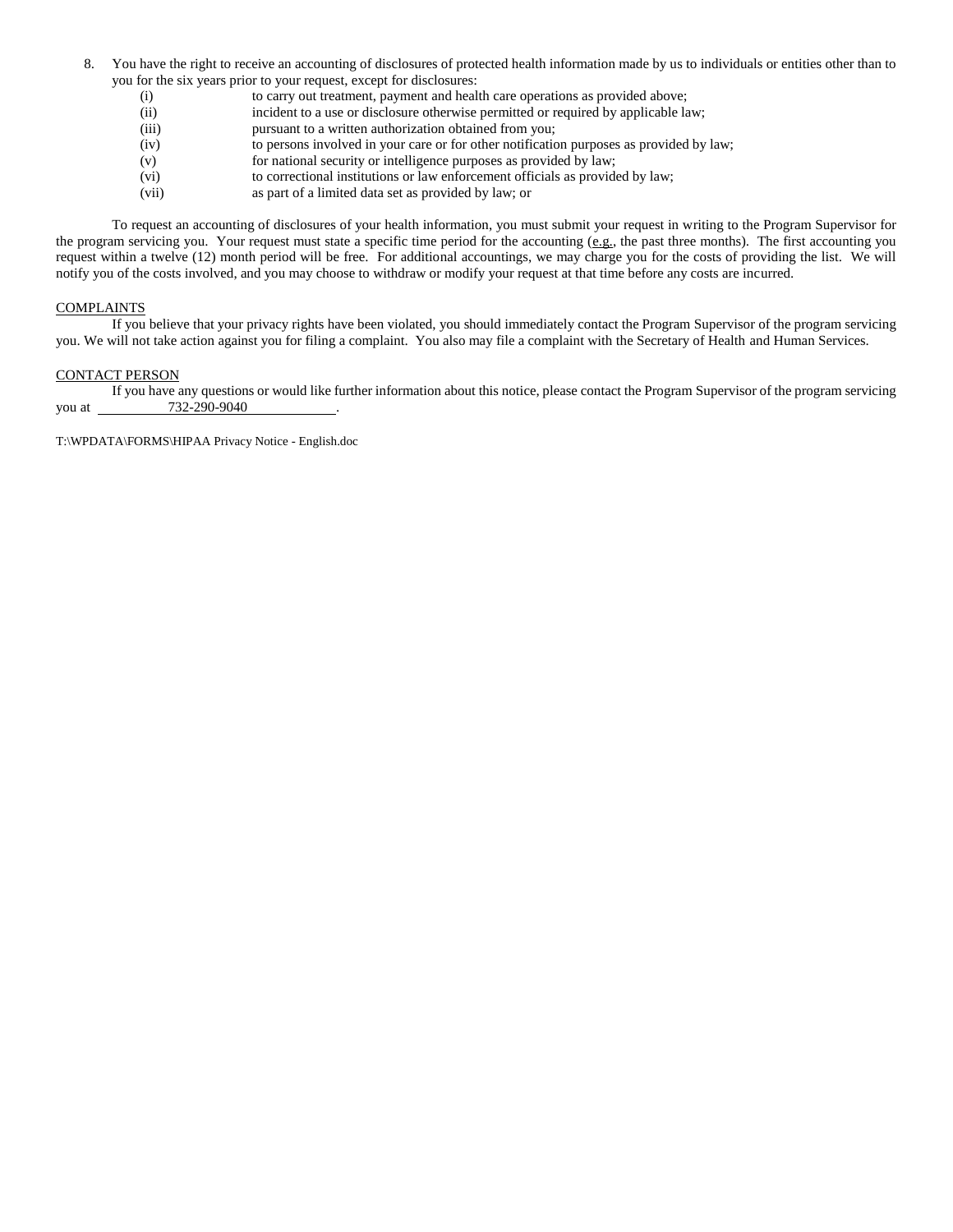# **The Community YMCA Counseling & Social Services HIPAA ACKNOWLEDGMENT**

I, \_\_\_\_\_\_\_\_\_\_\_\_\_\_\_\_\_\_\_\_\_\_\_\_\_\_, acknowledge that I have been provided with a copy of the

The Community YMCA's HIPAA privacy notice.

**Client Signature** Date

**Staff Signature** Date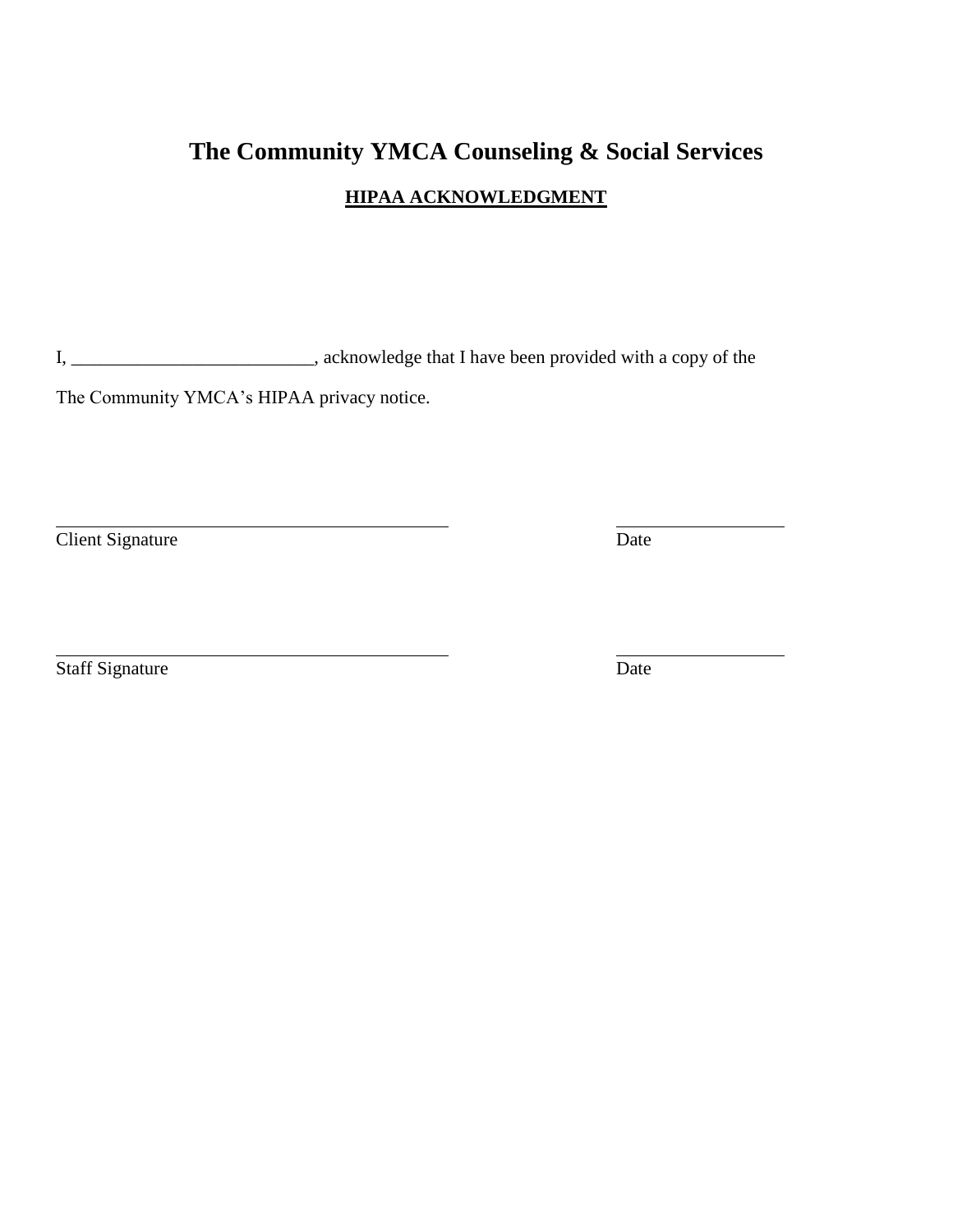### **COUNSELOR CREDENTIAL DISCLOSURE FORM**

This disclosure form is to verify awareness that clinical services are being provided by a qualified clinician, who may be in the process of obtaining credentials toward licensure or certification in the Mental Health and/or Substance Abuse field.

I, the undersigned, have been informed that the services, I am currently receiving at The Community YMCA Counseling & Social Services, may be provided by a Counselor with an Intern status under the direct supervision of a qualified Supervisor as defined by the licensing standards 13:34C-6.2c for LCADC, 13:34-13 for LAC / LPC, and 13:44G-7.3 for LSW / LCSW.

I, the undersigned, have been informed the counselor providing services may be receiving clinical supervision towards licensure as defined by the licensing standards 13:34C-6.2c for LCADC, 13:34-13 for LAC / LPC, and 13:44G-7.3 for LSW / LCSW from a qualified supervisor not employed by The Community YMCA.

This disclosure shall be kept as part of my clinical record.

| Client Signature:    | Date: |
|----------------------|-------|
|                      | Date: |
| Counselor Signature: | Date: |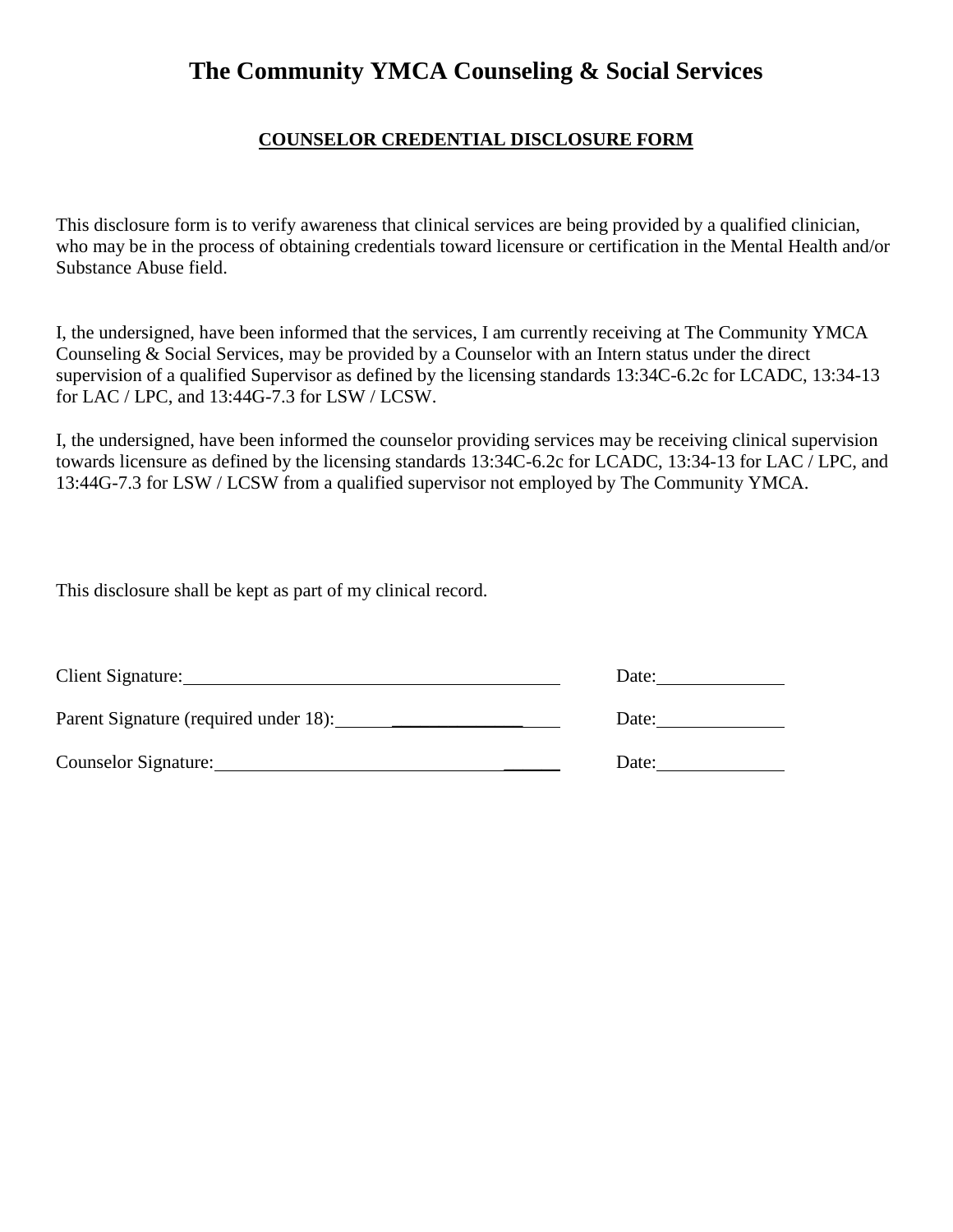### **Records Release Authorization**

I, hereby consent to the release of information between

The CYMCA Counseling & Social Services  $\& \quad \& \quad$ 

(Name of Individual(s) / Agency making the disclosure)

Permission is granted to release the following information from the records of:

| (Client Name)                        | (Client Date of Birth)                  |
|--------------------------------------|-----------------------------------------|
| Pertinent DCP&P Information          | <b>Educational Progress/CST Records</b> |
| Progress/Disposition of Treatment    | Drug/Alcohol Evaluation                 |
| <b>Psychological Tests</b>           | <b>CCIS Discharge Summary</b>           |
| <b>Psychiatric Evaluation</b>        | Legal Disposition: Courts,              |
|                                      | <b>Probation/Parole Records</b>         |
| <b>Final Summary</b>                 | Other:                                  |
| <b>Treatment and Discharge Plans</b> |                                         |

The purpose or need for such disclosure is:

I understand that my alcohol and/or drug treatment records are protected under the federal regulations governing Confidentiality of Alcohol and Drug Abuse Patient Records, 42 CFR, Part 2 and the Health Insurance Portability and Accountability Act (HIPAA), 45 CFR, Parts 160 & 164 and cannot be disclosed without my written consent unless otherwise provided for in the regulations. I also understand that I may revoke this consent *in writing* at any time except to the extent that action has been taken in reliance on it, and that in any event this consent expires automatically as follows on:

*(Expiration occurs upon termination of services, specified date, event or condition and no more than 12 months with the exception of the FPS program where follow up occurs 3, 6 and 12 months post discharge. Client Initial \_\_\_\_\_\_\_\_* 

\_\_\_\_\_\_\_\_\_\_\_\_\_\_\_\_\_\_\_\_\_\_\_\_\_\_\_\_\_\_\_\_\_\_\_\_\_\_\_\_\_\_\_\_\_\_\_

I understand that generally The Community YMCA Counseling & Social Services may not condition my treatment on whether I sign a consent form, but that in certain limited circumstances I may be denied treatment if I do not sign a consent form.

| Signature of Client or Person Authorized by Law to Give Consent | Date |  |
|-----------------------------------------------------------------|------|--|
| Signature of Minor (13 years of age and over)                   | Date |  |
| Signature of Witness                                            | Date |  |

Counseling & Social Services – 166 Main Street – Matawan, New Jersey 07747 – (732)290-9040 – Fax: (732) 566-0433 Counseling & Social Services – 613 Hope Road, Building 4, 2nd Floor, Eatontown, NJ 07724 Phone: 732-544-4544 Fax: 732-544-4644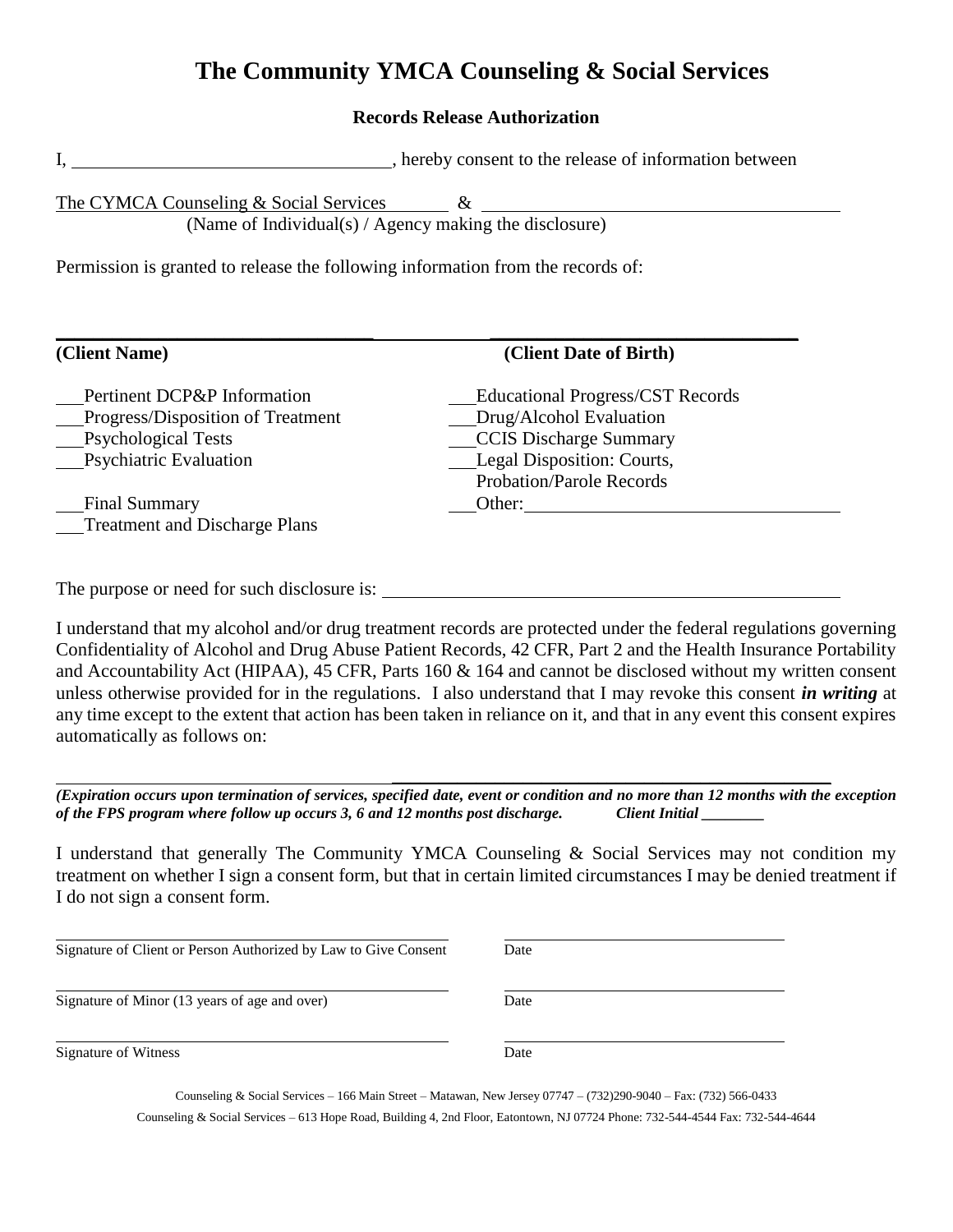**NOTICE TO ALL CLIENTS**

**Due to the scheduling restrictions of our clinicians and staff Psychiatrist, appointments may only be cancelled when an emergency situation exists.** 

*In the event that an appointment needs to be cancelled you are required to provide 24 hours notice that you are cancelling an appointment with your Counselor or Psychiatrist. Failure to do so will result in being charged a fee of \$25, regardless of whether you are covered by insurance or another source of payment.*

**With the proper notice, clinical counseling and psychiatric openings may be rescheduled.** 

**Appointments that are repeatedly missed may result in the termination of clinical counseling or psychiatric services with this agency.**

> Counseling & Social Services – 166 Main Street – Matawan, New Jersey 07747 – (732)290-9040 – Fax: (732) 566-0433 Counseling & Social Services – 613 Hope Road, Building 4, 2nd Floor, Eatontown, NJ 07724 Phone: 732-544-4544 Fax: 732-544-4644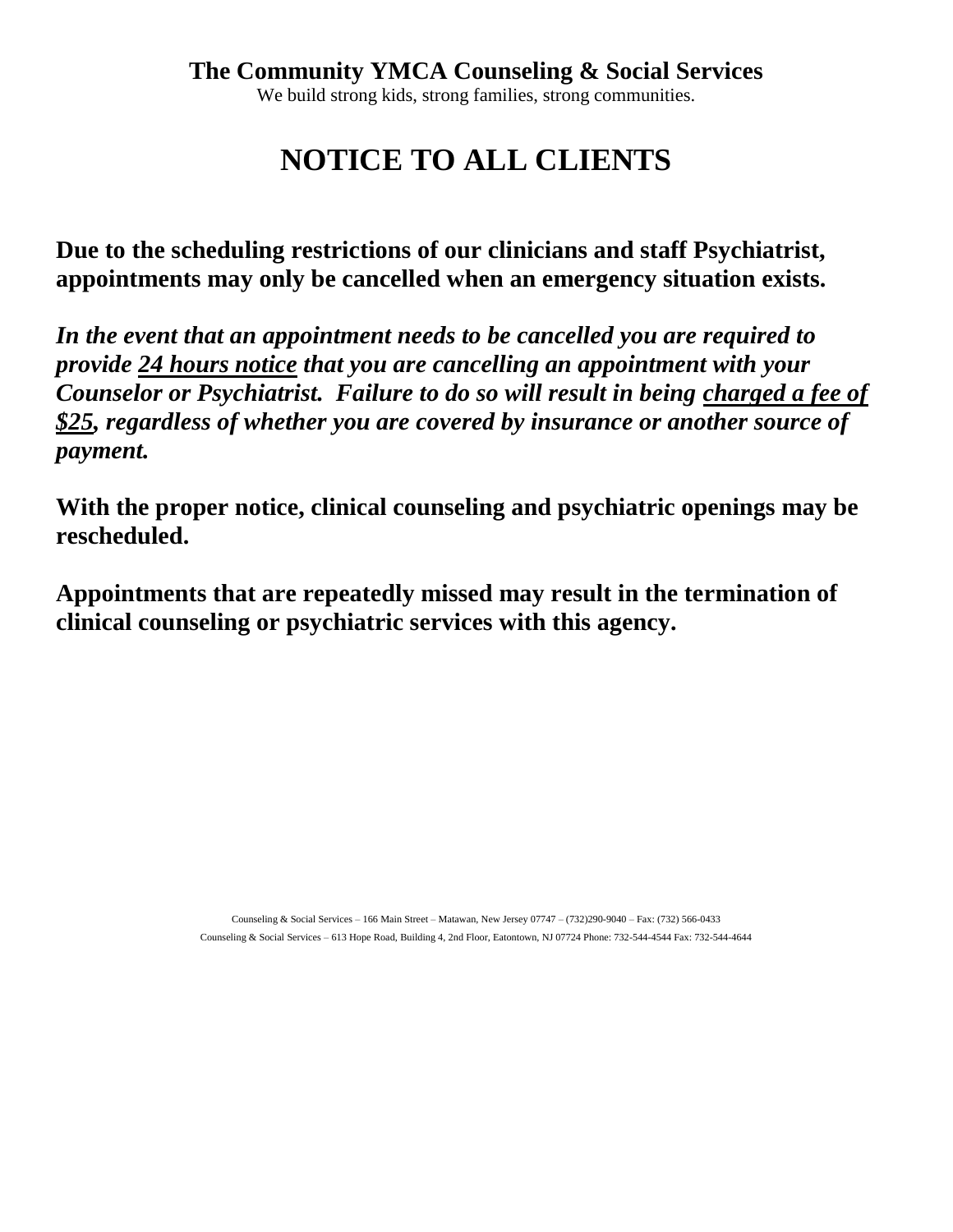# **CLIENT BILL OF RIGHTS**

### **(N.J.A.C. 10:161B-16.2 & N.J.A.C. 10:37-4.5)**

- 1. The right to be informed of these rights, as evidenced by the client's written acknowledgment or by documentation by staff in the clinical record that the client was offered a written copy of these rights and given a written or verbal explanation of these rights in terms the client could understand.
- 2. The right to be notified of any rules and policies the program has established governing client conduct in the facility.
- 3. The right to be informed of services available in the program, the names and professional status of the staff providing and/or responsible for the client's care, and fees and related charges, including the payment, fee, deposit, and refund policy of the program and any charges for services not covered by sources of third-party payment or the program's basic rate.
- 4. The right to be informed if the program has authorized other health care and educational institutions to participate in his or her treatment, the identity and function of these institutions, and to refuse to allow their participation in his or her treatment.
- 5. The right to receive from his or her physicians or clinical practitioner(s) an explanation of his or her complete medical/health condition or diagnosis, recommended treatment, treatment options, including the option of no treatment, risks(s) of treatment, and expected result(s), in terms that he or she understands.
	- a. If, in the opinion of the medical director or director of substance abuse counseling, this information would be detrimental to the client's health, or if the client is not capable of understanding the information, the explanation shall be provided to a family member, legal guardian or significant other, as available.
	- b. Release of information to a family member, legal guardian or significant other, along with the reason for not informing the client directly, shall be documented in the client's clinical record.
	- c. All consents to release information shall be signed by client or their parent, guardian or legally authorized representative.
- 6. The right to participate in the planning of his or her care and treatment, and to refuse medication and treatment. A client's refusal of medication or treatment shall be documented in the client's clinical record.
- 7. The right to participate in experimental research only when the client gives informed, written consent to such participation, or when a guardian or legally authorized representative gives such consent for an incompetent client in accordance with law, rule and regulation.
- 8. The right to voice grievances or recommend changes in policies and services to program staff, the governing authority, and/or outside representatives of his or her choice either individually or as group, free from restraint, interference, coercion, discrimination, or reprisal.
- 9. The right to be free from mental and physical abuse, exploitation, and from use of restraints.
- 10. A client's ordered medications shall not be withheld for failure to comply with facility rules or procedures, unless the decision is made to terminate the client in accordance with this chapter; medications may only be withheld when the facility medical staff determines that such action is medically indicated.
- 11. The right to confidential treatment of information about the client. Information in the client's clinical record shall not be released to anyone outside the program without the client's written approval to release the information in accordance with Federal statutes and rules for the Confidentiality of Alcohol and Drug Abuse Client Records at 42 U.S.C. §§290dd-2, and 290ee-2, and 42 CFR Part 2 §§2.1 et seq., and the provisions of the Health Insurance Portability and Accountability Act (HIPAA) at 45 CFR Parts 160 and 164, unless the release of the information is required and permitted by law, a third-party payment contract, a peer review, or the information is needed by DAS for statutorily authorized purposes. The program may release data about the client for studies containing aggregated statistics only when the client's identity is protected and masked.
- 12. The right to be treated with courtesy, consideration, respect, and with recognition of his or her dignity, individuality, and right to privacy, including, but not limited to, auditory and visual privacy. The client's privacy also shall be respected when program staff are discussing the client with others.
- 13. The right to exercise civil and religious liberties, including the right to independent personal decisions. No religious beliefs or practices, or any attendance at religious services, shall be imposed upon any client.
- 14. The right to not be discriminated against because of age, race, religion, sex, nationality, sexual orientation, disability (including, but not limited to, blind, deaf, hard of hearing), or ability to pay; or to be deprived of any constitutional, civil, and/or legal rights. Programs shall not discriminate against clients taking medications as prescribed.
- 15. The right to be transferred or discharged only for medical reasons, for the client's welfare, that of other clients or staff upon the written order of a physician or other licensed clinician, or for failure to pay required fees as agreed at time of admission (except as prohibited by sources of third-party payment). Transfers and discharges, and the reasons therefore, shall be documented in the client's clinical record. If a transfer or discharge on a non-emergency basis is planned by the outpatient substance abuse treatment program, the client and his or her family shall be given at least 10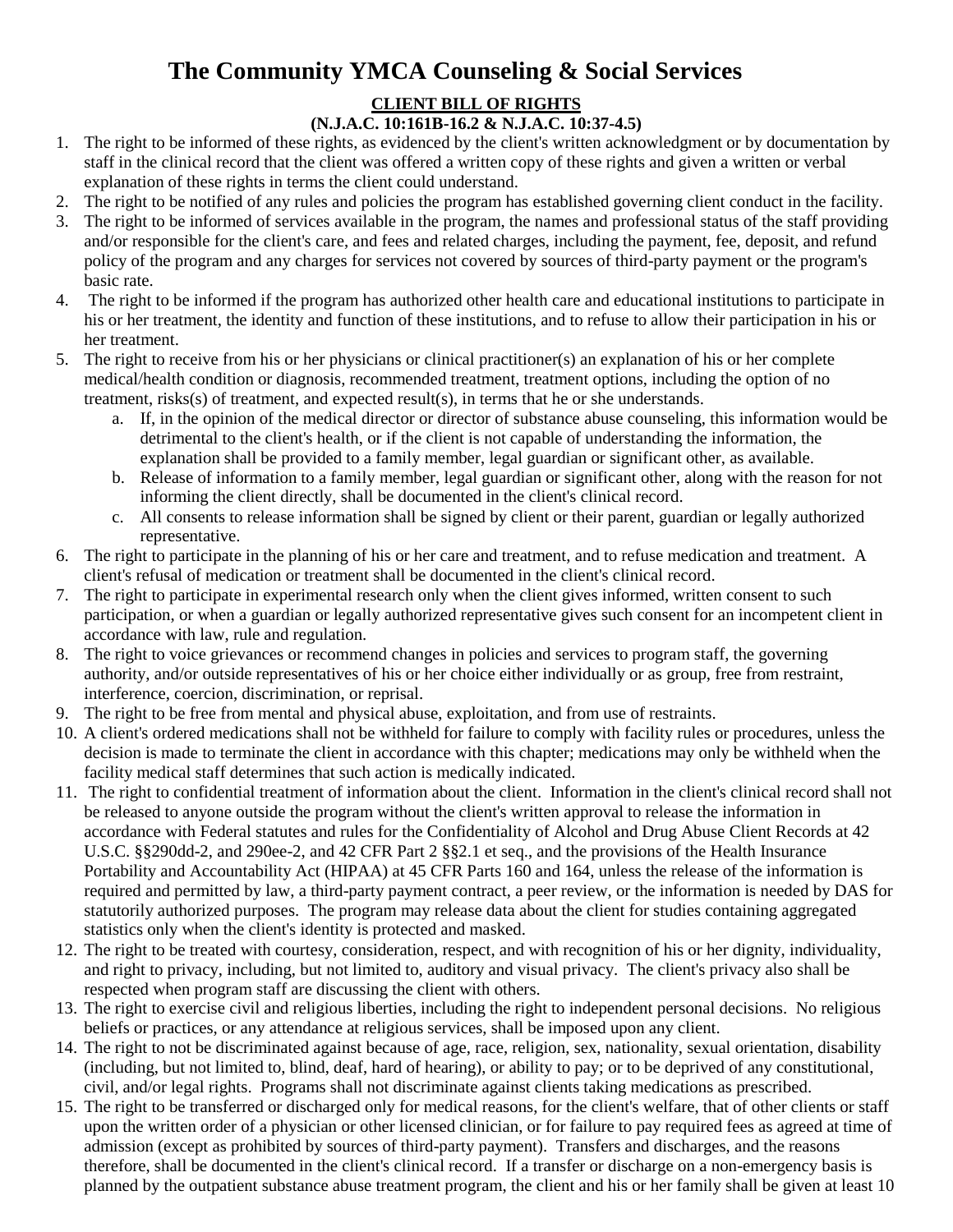days advance notice of such transfer or discharge, except as otherwise provided for in N.J.A.C. 10:161B-6.4(c).

- 16. The right to be notified in writing, and to have the opportunity to appeal, an involuntary discharge.
- 17. The right to have access to and obtain a copy of his or her clinical record, in accordance with the program's policies and procedures and applicable Federal and State laws and rules.
- 18. Notice of the client's rights set forth in this chapter and any rules governing the conduct of clients with respect to an agency shall be given to each client within five days of admission. Such notice shall be in writing, and shall be supplemented by an offer to discuss or explain the written description. Explanations shall be in a language which the client understands. If the client cannot read the provisions of the notice, it shall be read to him/her. In the case of an adjudicated incompetent client, the above shall be followed for the client's guardian. Receipt of the written notice shall be documented in the client's file.
- 19. If the client or guardian refuses to acknowledge receipt of the notice, the person delivering the notice shall document this in the client's file.
- 20. Subject to any other provisions of law, no client shall be deprived of any civil right solely by reason of his/her receiving mental health services, nor shall such services modify or vary any legal or civil right of any client.
- 21. No client may be presumed to be incompetent because she/he has been examined or treated for mental illness, regardless of whether such evaluation or treatment was voluntarily or involuntarily received.
- 22. All funded mental health programs shall provide their clients with the following rights,
	- a. The right to be free from unnecessary or excessive medication. (See N.J.A.C. 10:37-6.54).
		- b. The right to not be subjected to non-standard treatment or procedures, experimental procedures or research, psycho-surgery, sterilization, electro-convulsive therapy or provider demonstration programs, without written informed consent, after consultation with counsel or interested party of the client's choice. (See N.J.A.C. 10:37-6, Article XV.) If a client has been adjudicated incompetent, authorization for such procedures may be obtained only pursuant to the requirements of N.J.S.A. 30:4-24.2d.
		- c. The right to treatment in the least restrictive setting, free from physical restraints and isolation (See N.J.A.C. 10:37-6, Article XV.)
		- d. The right to be free from corporal punishment.
		- e. The right to privacy and dignity.
		- f. The right to the least restrictive conditions necessary to achieve the goals of treatment/services.

## **CLIENT GRIEVANCE PROCEDURE**

All clients have a right to have grievances reviewed in an impartial, non-judgmental manner. Grievances may be initially discussed between the client and staff member, or the client may go to any advocacy program listed below first. If no resolution is reached between the client and staff member, the client should submit a written grievance to the program Supervisor. The Supervisor will respond in writing or by phone within 5 working days. If these steps do not meet the client's needs, the client may request a meeting with the Vice President (within 60 days of the filed grievance). The Vice President will respond with the objective of resolving the problematic issue within 10 days of grievance receipt. If these efforts are not successful, the client will be referred to the appropriate advocacy program(s) listed below.

Complaints may be lodged with:

| NJ Div. Mental Health & Addiction Services, PO Box 362, 5 Commerce Way, Hamilton, NJ 08691 | 877-712-1868 |
|--------------------------------------------------------------------------------------------|--------------|
| NJ Div. MH&AS Ombudsman, Diane Sharley, 222 S. Warren St., Trenton, NJ 08625               | 609-777-0717 |
| NJ Div. Mental Health Advocacy, Justice Hughes Complex, 25 Market St, Trenton, 08625       | 877-285-2844 |
| Disability Rights New Jersey, 210 S. Broad St. #3, Trenton, NJ 08608                       | 609-292-9742 |
| Comm. Mental Health Law project (Monmouth/Ocean), 1 Main Street, Eatontown, NJ 07724       | 732 380-1012 |
| Mon. Cty / Mental. Health Svcs, Steve Horvath, 3000 Kosloski Rd, Freehold, NJ 07728        | 732-431-7200 |
| Mon. Cty /Sub.Abuse Services, Gary Abraham, 3000 Kosloski Rd, Freehold, NJ 07728           | 732-308-3770 |
| DCP&P (Div.of Child Protection & Permanency) 185 W. Route 36, West Long Branch, NJ 07764   | 732-229-2518 |
| Fam & Children's Srvs (Adult Protective Services), 191Bath Ave, Long Branch                | 732-531-9191 |
| Ocean Cty/Mental Health Administrator, 1027 Hooper Ave, PO Box 2191, Toms River, NJ 08754  | 732-506-5374 |
| Ocean Cty Board of Social Services, 1027 Hooper Ave, PO Box 547 Toms River, NJ 08754       | 732-286-5933 |
|                                                                                            |              |

Client Signature\_\_\_\_\_\_\_\_\_\_\_\_\_\_\_\_\_\_\_\_\_\_\_\_ Witness \_\_\_\_\_\_\_\_\_\_\_\_\_\_\_\_\_\_\_\_\_\_\_\_\_\_ Date \_\_\_\_\_\_\_\_\_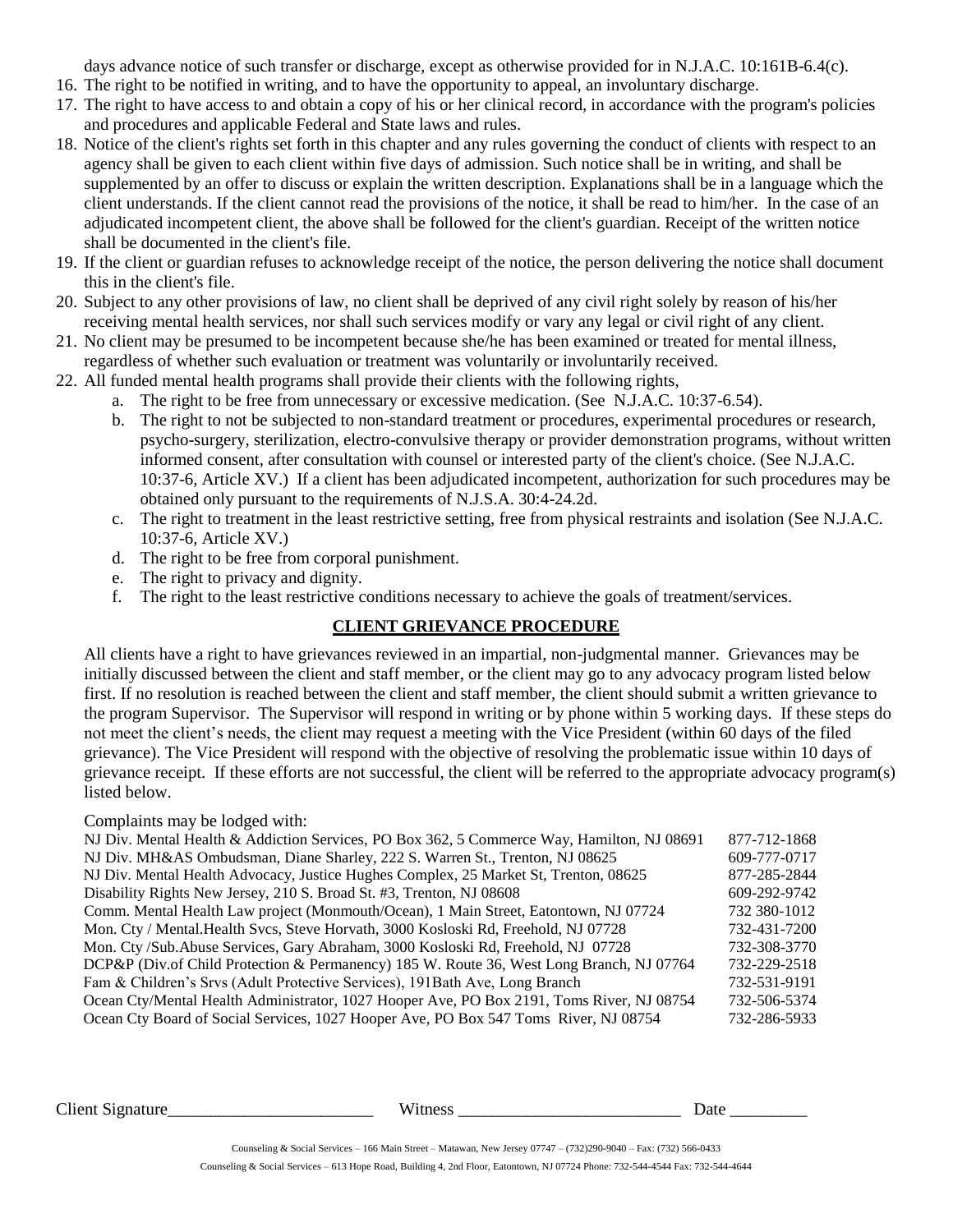### **CONSENT FOR SERVICES**

|  | , hereby give my consent for                                  |
|--|---------------------------------------------------------------|
|  | (self/son/daughter/grandchild/foster child) to participate in |
|  |                                                               |

services provided by The Community YMCA Counseling and Social Services branch.

I acknowledge that this is a voluntary program and that *services are by appointment only*. I have the option to terminate services at any time for any reason. Also, I am aware that upon completion of services, a follow-up survey may be conducted for assessment purposes only.

I also agree to hold The Community YMCA Counseling & Social Services and its staff harmless from any and all judgments, damages, and/or lawsuits of whatever nature arising from, or in connection with my participation in this program. I do so without promise of reward or coercion of any kind.

### **CONFIDENTIALITY**

I have participated in a discussion regarding Federal Confidentiality Laws (CFR-42), its limitations and exceptions. These include:

- Risk to self and /or others
- The physical and/or sexual abuse of a child
- · A medical emergency
- Court mandate, (i.e., a court order/subpoena)
- Neglect of a child including, substance abuse of a caretaker or exposure to domestic violence.

I understand that my treatment provider has a "*duty to warn*" appropriate individuals, institutions and/or agencies in these instances. I further understand that if I present for treatment *under the influence* of alcohol or illegal drugs and I intend to drive a vehicle, the staff at this agency may notify local law enforcement, if I refuse alternate transportation options.

### **EMERGENCY/CRISIS DURING NON-BUSINESS HOURS**

In the event of an emergency, I understand that during non-working hours I may reach the answering service through the agency voice mail system (732-290-9040) for assistance.

| Signature of Client or Person Authorized by Law to Give Consent | Date |  |
|-----------------------------------------------------------------|------|--|
| Signature of Parent/Legal Guardian                              | Date |  |
| Signature of Witness                                            | Date |  |

Counseling & Social Services – 166 Main Street – Matawan, New Jersey 07747 – (732)290-9040 – Fax: (732) 566-0433 Counseling & Social Services – 613 Hope Road, Building 4, 2nd Floor, Eatontown, NJ 07724 Phone: (732) 544-4544 Fax: (732) 544-4644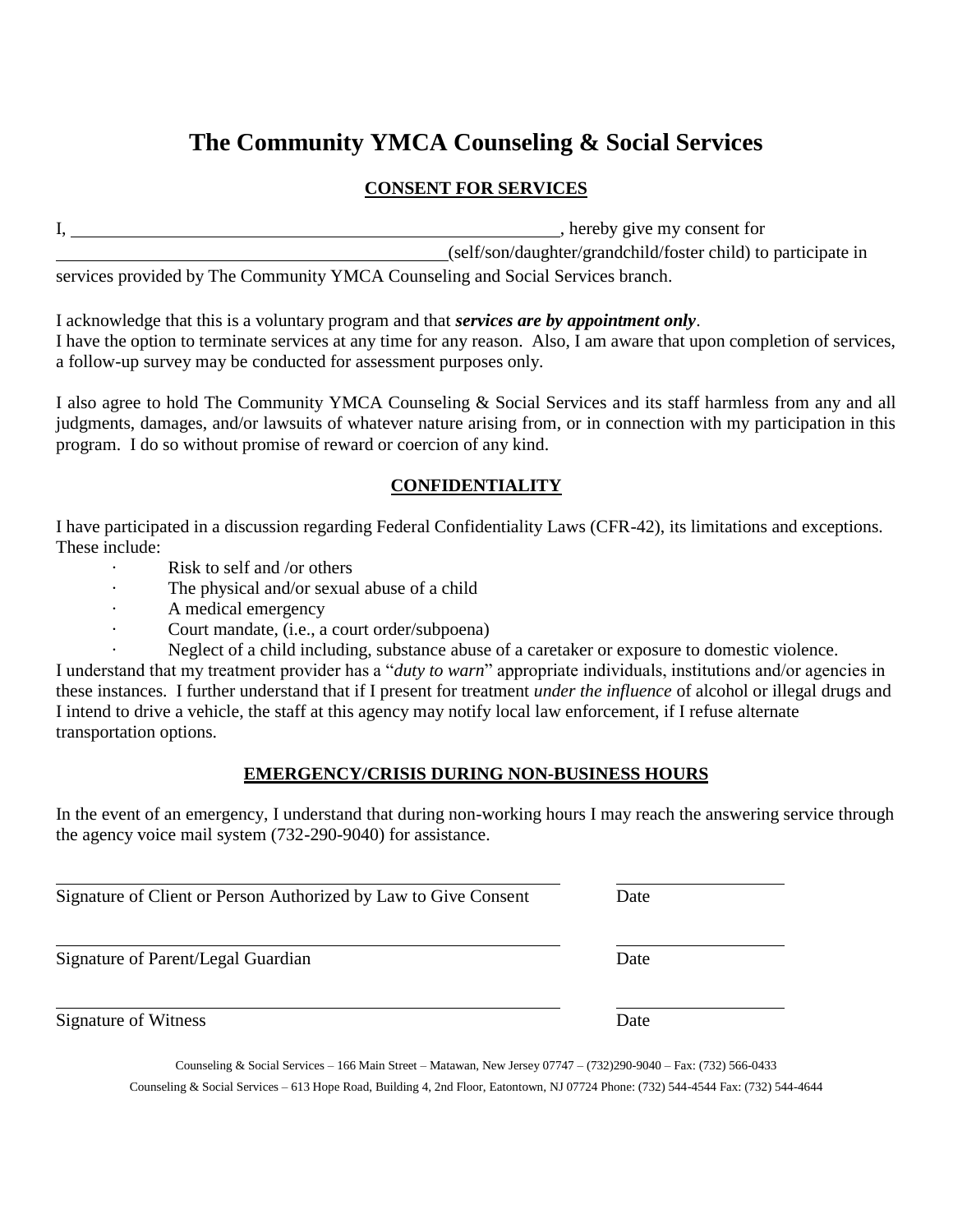## **OUTPATIENT SERVICES AGREEMENT**

In order to obtain OUTPATIENT SERVICES from this program, I understand that I MUST COMPLY WITH THE FOLLOWING:

- 1. Appointment attendance is a high priority. I agree to keep my appointments as scheduled and understand counseling services are available by appointment only.
- 2. Three (3) missed appointments will result in termination of services. I understand there is a waiting list and that my Counselor has designated my scheduled appointment time specifically for me or my child.
- 3. I understand that if services are for my child, I must be involved in treatment by participating in family sessions and/or parent consultations. I further understand that if services for my child are provided in an outpatient office setting, I will remain on the premises for the duration of my child's appointment.
- 4. I understand if I have to reschedule my session **24-hour notice is required**. Failure to do so will result in a \$25 fee\*
- 5. A "No Show" for any appointment is unacceptable and will result in a \$25 fee\*, as well as placing services in jeopardy of termination.
- 6. Payment\* is expected prior to each session.
- 7. Three (3) unpaid\* sessions will result in termination of services, unless arrangements are made with the agency billing staff.
- 8. I agree that *I am not seeking services to obtain testimony in court* from my Primary Counselor or other agency staff. If services are desired for court testimony and/or custodial purposes, then the services of a treatment provider outside of The Community YMCA Counseling & Social Services must be enlisted. I understand the reason for this requirement is to prevent the therapeutic relationship from being compromised.
- 9. I understand that services start with a four (4) week evaluation period during which it may be necessary for my therapist to recommend clinical procedures which may include individual, group and/or family counseling, HIV testing, a psychiatric examination, and/or urine monitoring.
- 10. I agree to adhere to the clinical recommendations of my treatment provider and to participate fully in this program toward my successful completion of treatment.
- 11. I agree to provide the name of each physician from whom I am receiving medication and I give my permission to consult with each physician to avoid a harmful medication interaction.

**\***This does not apply to Medicaid clients, unless there is a co-pay.

By signing this document, I, the expectations outlined is agree to abide by the expectations outlined in this agreement. I understand that failing to comply with these terms may lead to the termination of services.

| Client/Caregiver Signature: | Date: |
|-----------------------------|-------|
| Witness Signature:          | Date: |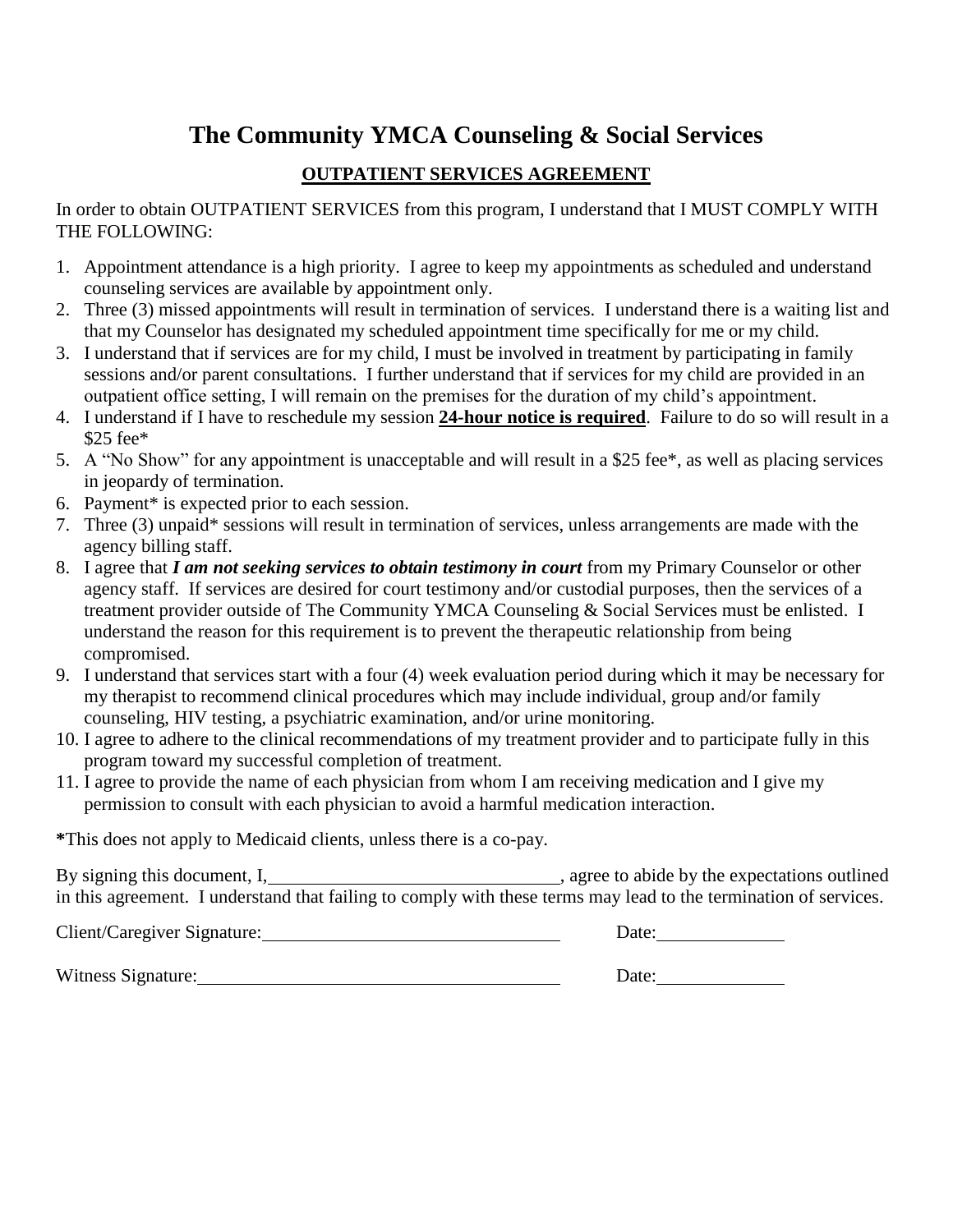## *FINANCIAL AGREEMENT*

Non-refundable \$150.00 Admission Fee to be paid in full at the initial visit, unless other arrangements are approved by the Director of Outpatient Services or your insurance carrier can be billed for the service.

Proof of income will be submitted through pay stub, W-2, Medicaid card, etc. If I do not provide proof of income, I will be charged at the cost of \$125.00 per hour.

I understand that I am required to pay a fee of \$ per one hour counseling session.

### **I understand that I am required to provide 24 hours notice that I am** *canceling an appointment* **with my Counselor or Psychiatrist. Failure to do so will result in being charged a fee of \$25, regardless of whether I am covered by insurance or another source of payment.**

The cost of urine assays, if applicable, will be absorbed by me.

I give permission to The Community YMCA Counseling & Social Services to contact my insurance carrier and/or Medicaid to verify coverage and provide necessary reimbursement information.

I understand it is my responsibility to inform The Community YMCA Counseling & Social Services of any changes in my Medicaid coverage. Failure to provide coverage termination information could result in being personally billed for the balance not covered by Medicaid/Insurance Carrier.

I understand in the event my Medicaid/Insurance coverage lapses, The Community YMCA we will continue to provide therapeutic services, and I will be responsible for payment for the unreimbursed services rendered.

I understand that The Community YMCA Counseling & Social Services will attempt to obtain reimbursement directly from my insurance carrier/Medicaid for the difference between my assessed fee and the actual cost of the service (\$125.00).

When it is the policy of the insurance carrier to reimburse directly to the client:

- 1. I will be expected to pay the assessed fee at each session.
- *2.* I will *immediately* send any insurance reimbursement monies I receive from my insurance carrier to The Community YMCA Counseling & Social Services.
- *3. I understand that failure to submit any payment received from my insurance carrier will result in legal action by The Community YMCA Counseling & Social Services.*

 $\overline{\phantom{a}}$  , and the contract of the contract of the contract of the contract of the contract of the contract of the contract of the contract of the contract of the contract of the contract of the contract of the contrac

I understand that I may not receive future services, if my balance exceeds an acceptable level or I leave the agency without making payment arrangements on fees I owe. Failure to remit my outstanding balance when billed could result in collection or legal proceedings.

## **I have read, understand and agree to the terms stated above.**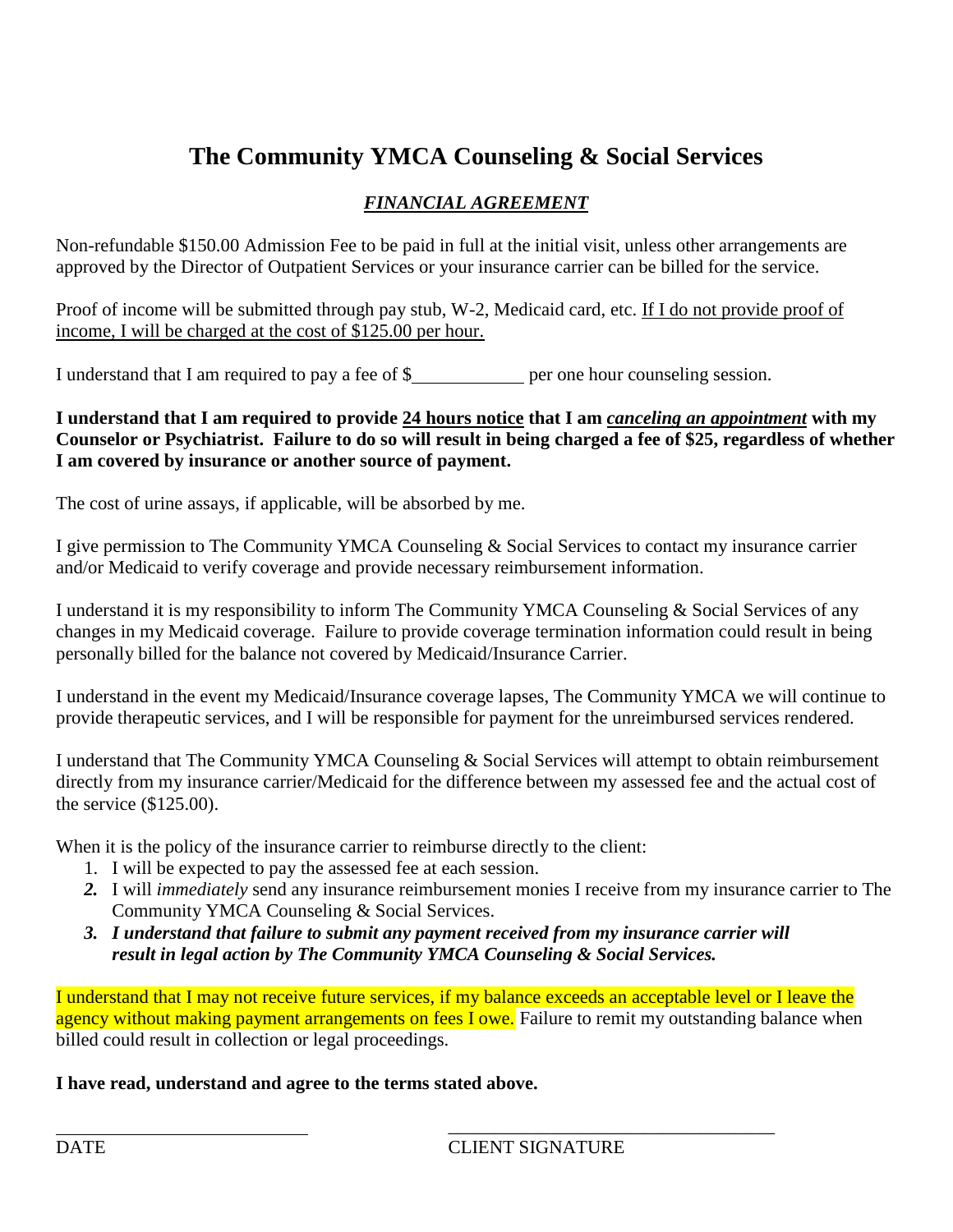### *HIV TESTING*

In accordance with the N.J. Department of Human Services, Division of Addiction Services, please be advised that The Community YMCA Counseling & Social Services recommends that you receive the HIV rapid test, which may be obtained at the *Jersey Shore Monmouth Regional Screening Center*.

No Needles. No Names. No Doubts. Located at 71 Davis Avenue *behind Jersey Shore University Medical Center* in Neptune, call 732-774-0151 for testing appointments. Testing is free and you never have to give your name. Help protect yourself and others by getting a confidential routine screening.

| <b>By Appointment:</b> | Walk In:                                  |  |  |
|------------------------|-------------------------------------------|--|--|
| Monday thru Friday     | Tuesdays from 2:00 p.m. to 4:30 p.m       |  |  |
| 9 a.m. to 5 p.m.       | Thursdays from $4:00$ p.m. to $6:30$ p.m. |  |  |

For your assistance, our agency offers pre and post test counseling, which would be provided by your Primary Counselor. This test is not mandatory and your standing in the agency will in no way be affected should you refuse it.

### *TB TESTING*

Any individual who has come in contact with someone who has TB, should be tested as soon as possible. And as a precautionary measure, it is recommended that anyone seeking treatment for substance abuse services also consider obtaining a test for tuberculosis.

*TB testing is available @ The TB Clinic, 3435 Rte 9 North, Freehold*. For more information, call *732-308-3750*.

### *ADVANCED DIRECTIVES*

Advanced Directives for mental health consists of directions which state specifically what plan you want those responsible for your care to follow in the event that you are rendered unable to make decisions due to a severe mental health crisis. *For more information*, please call 609 292 9742 or 1 800 922 7233 or go to [www.state.nj.us/health/advanceddirective/](http://www.state.nj.us/health/advanceddirective/)

Your signature is required as a record that you have been offered this information.

| Signature | Jate |
|-----------|------|
|           |      |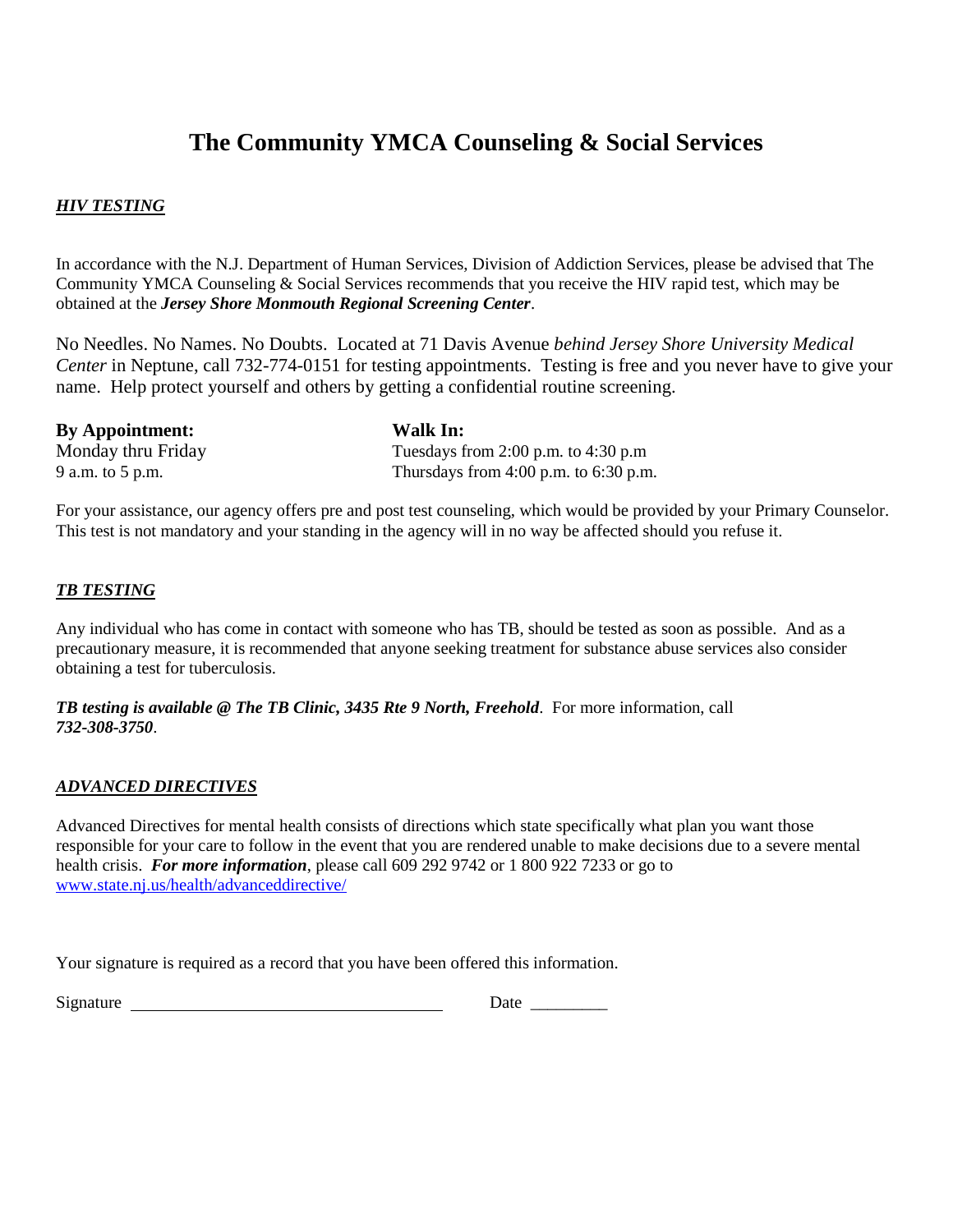## **\_\_\_\_\_\_\_\_\_\_\_\_\_\_ The Community YMCA Counseling & Social Services**

## **ACKNOWLEDGEMENT OF TREATMENT PLANNING PROCESS**

AS THE UNDERSIGNED PARENT/GUARDIAN OF A CLIENT WHO IS UNDER THE AGE OF 18, I HEREBY ACKNOWLEDGE THAT THE FOLLOWING HAS BEEN REVIEWED IN RELATION TO MY CHILD'S **TREATMENT PLAN:**

- THE PROBLEMS TO BE ADDRESSED
- THE GOALS OF THE TREATMENT PROCESS
- THE OBJECTIVES OF THE TREATMENT PROCESS
- THE INTERVENTION STRATEGIES THAT WILL BE EMPLOYED
- ANY OBSTACLES TO THE THERAPEUTIC PROCESS

I ACKNOWLEDGE THAT THE SAME PROCESS WILL BE FOLLOWED EVERY 90 DAYS.

Parent/Guardian Signature \_\_\_\_\_\_\_\_\_\_\_\_\_\_\_\_\_\_\_\_\_\_\_\_\_\_\_\_\_\_\_\_\_ Date \_\_\_\_\_\_\_\_\_\_\_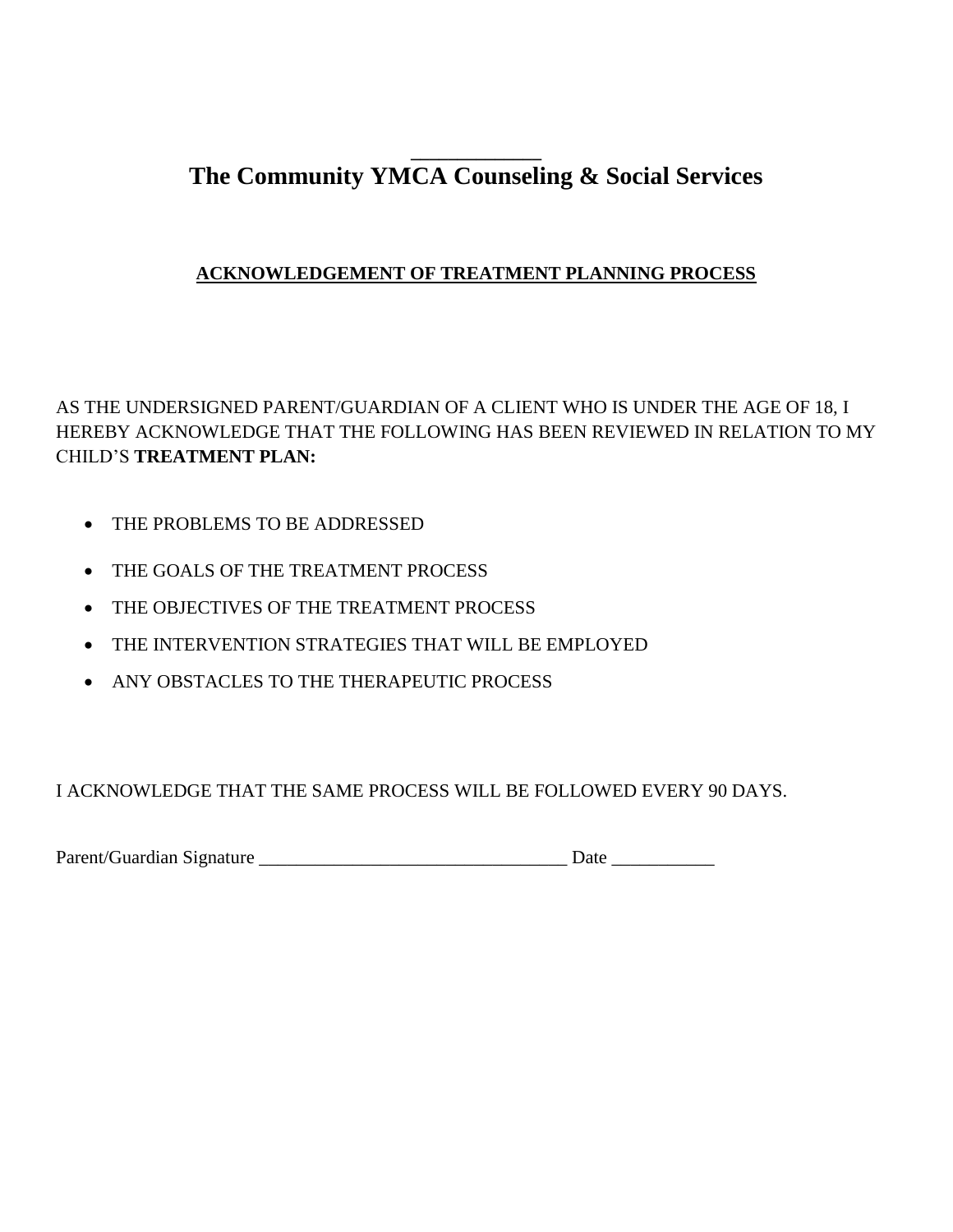### **THE COMMUNITY YMCA COUNSELING & SOCIAL SERVICES Client and Family Information**

This form is required to be filled out completely by the client prior to the onset of treatment. If there is information you do not know, or cannot obtain, write in the word "unknown." The information will be reviewed by the professional person assigned to your case and will be treated in a strictly confidential manner.

Date application was completed: PLEASE PRINT 1. Name: 2. Parent/Guardian's names: 3. Name, age & relationship of all living with this child 4. Address: 5. Length of time at present address: 6. Telephone No.: 7. Date of birth: 8. Place of birth: 7. Marital Status: 9. Living arrangements: With whom? 10. Religion affiliation: 11. Valid N.J. driver's license: 12. Military status: Were you ever a member of the Armed Forces? 13. Previous contact with this Agency? When? Counselor: 14. Referral source: Name of Agency & Contact Person 15. Referral source's perception of problem: 16. What is your opinion of why you are applying for services? 17. What are your expectations of receiving services at the Agency? 18. What is the highest educational level you have completed? (i.e. college, technical school, etc.)

### 19. What is your current occupation?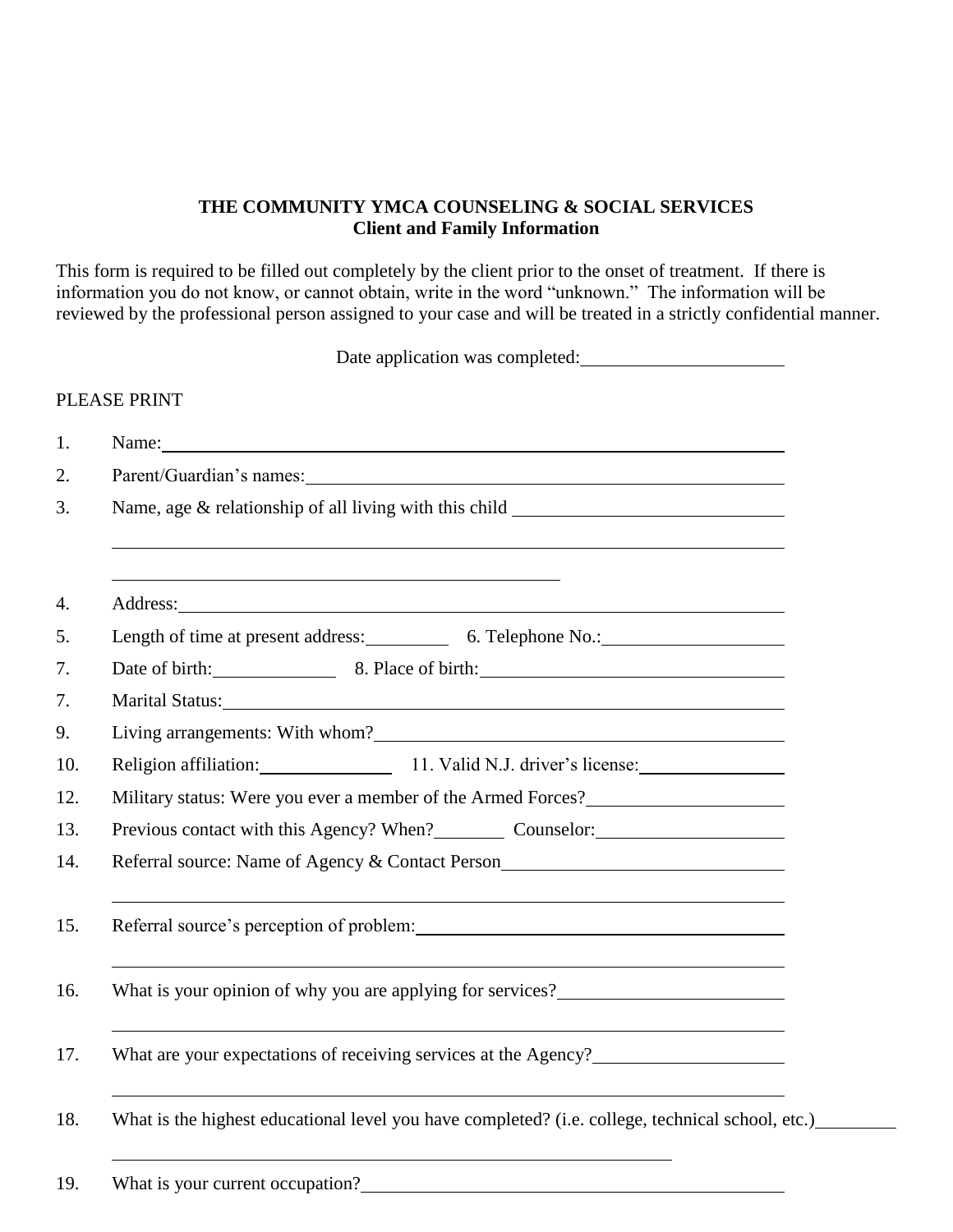|                              |                                                                                                                  |           | Annual income: Number of dependents:                                                                                                                                                                              |  |
|------------------------------|------------------------------------------------------------------------------------------------------------------|-----------|-------------------------------------------------------------------------------------------------------------------------------------------------------------------------------------------------------------------|--|
|                              |                                                                                                                  |           | How long have you worked at your current place of business?<br><u>Low long</u> have you worked at your current place of business?                                                                                 |  |
|                              |                                                                                                                  |           |                                                                                                                                                                                                                   |  |
| If currently unemployed:     | and the control of the control of the control of the control of the control of the control of the control of the |           |                                                                                                                                                                                                                   |  |
|                              |                                                                                                                  |           |                                                                                                                                                                                                                   |  |
|                              |                                                                                                                  |           | c. What are your vocational skills, training, interests?_________________________                                                                                                                                 |  |
|                              |                                                                                                                  |           | Have you ever been convicted of any criminal offense?<br><u>Letter and the set of any criminal offense</u>                                                                                                        |  |
|                              |                                                                                                                  |           | Identify any arrests and the date of each occurrence, including DWI/DUI:                                                                                                                                          |  |
|                              |                                                                                                                  |           | Do you have any particular hobbies or interests?________________________________                                                                                                                                  |  |
|                              |                                                                                                                  |           | ,我们也不会有什么。""我们的人,我们也不会有什么?""我们的人,我们也不会有什么?""我们的人,我们也不会有什么?""我们的人,我们也不会有什么?""我们的人<br>Do you belong to any civic/social organizations?<br><u>Do you belong</u> to any civic/social organizations?<br>What are they? |  |
|                              |                                                                                                                  |           | How would you describe yourself as a person? (outgoing, loner, etc.) ____________                                                                                                                                 |  |
| services?<br>If yes, reason: | Do you anticipate any transportation problems in coming to the Agency for                                        |           |                                                                                                                                                                                                                   |  |
|                              |                                                                                                                  |           | Would other family members be willing to be involved in counseling sessions if it would be beneficial                                                                                                             |  |
|                              |                                                                                                                  |           | How many times in the last 30 to 60 days have you had problems related to your family?                                                                                                                            |  |
| Have you ever been abused?   |                                                                                                                  |           | 的,我们也不会有什么。""我们的人,我们也不会有什么?""我们的人,我们也不会有什么?""我们的人,我们也不会有什么?""我们的人,我们也不会有什么?""我们的                                                                                                                                  |  |
|                              | If yes, circle type of abuse: physical                                                                           | emotional | sexual                                                                                                                                                                                                            |  |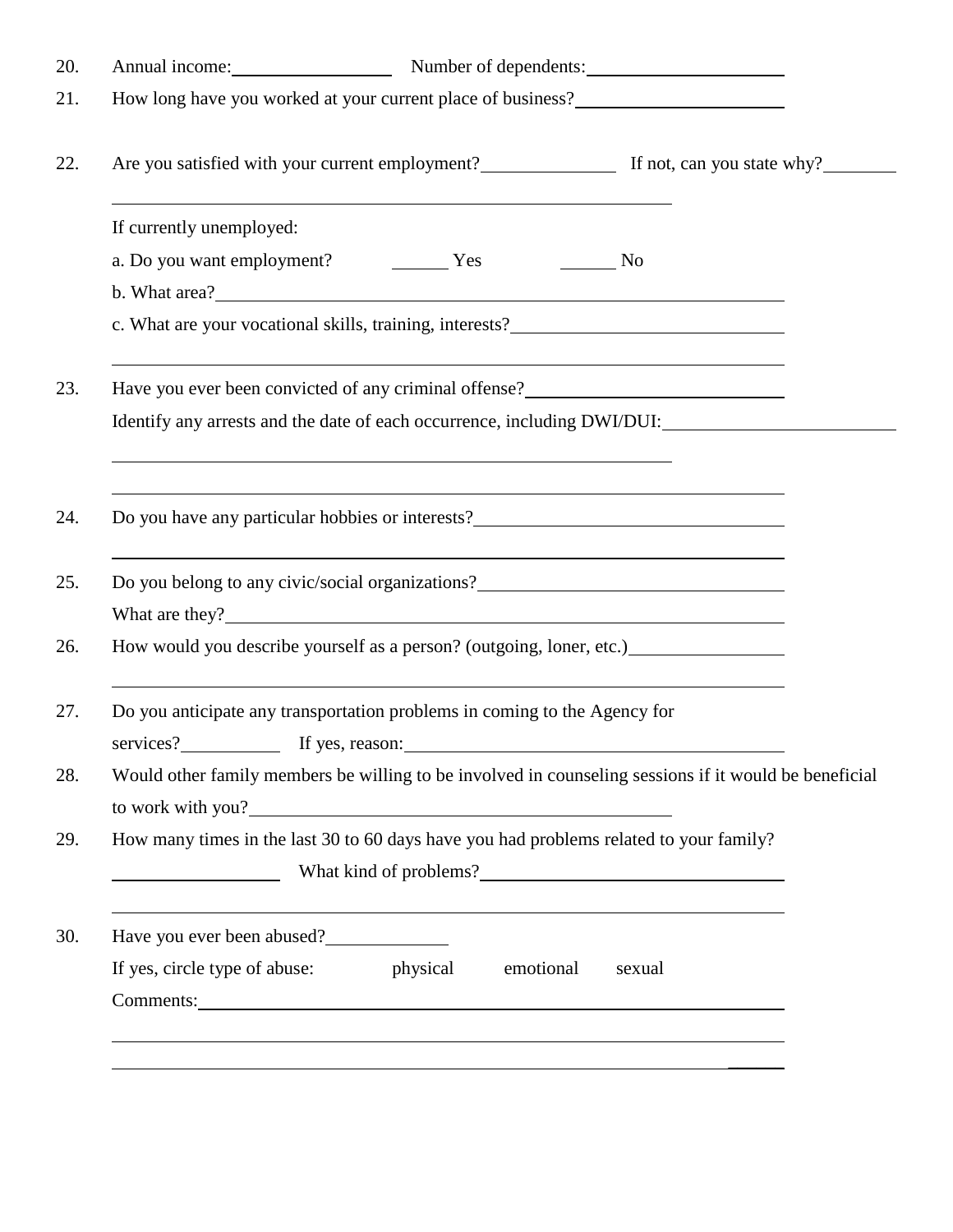### **MONTHLY EXPENSES**

*This information is utilized in determining self-pay fees in the event there is a lapse in insurance.* 

| <b>Expense</b>                             |              | <b>Amount</b>               |  |
|--------------------------------------------|--------------|-----------------------------|--|
| <b>Mortgage / Rent</b>                     |              | $\frac{1}{2}$               |  |
| <b>Auto payments</b>                       |              | $\frac{1}{2}$               |  |
| <b>Insurance</b><br><b>Auto</b>            |              |                             |  |
| <b>Health</b>                              |              |                             |  |
| Other $(\_)$                               |              | $\frac{1}{2}$               |  |
| Gas / Electric                             |              | $\frac{1}{2}$               |  |
| <b>Credit Cards</b>                        |              | $\frac{1}{2}$               |  |
| Other loans ( <u> </u>                     |              | $\sim$                      |  |
| <b>Telephone</b>                           |              | $\frac{1}{2}$               |  |
| <b>Child support / Alimony</b>             |              | $\frac{\text{S}}{\text{S}}$ |  |
| <b>Childcare / Tuition</b>                 |              | $\sim$                      |  |
| <b>Medical / Dental</b>                    |              | $\frac{\text{S}}{\text{S}}$ |  |
| <b>Food / Related necessities</b>          |              | $\sim$ $\sim$               |  |
| <b>Clothing</b>                            |              | \$                          |  |
| <b>Commutation / Work related expenses</b> |              |                             |  |
| <b>Miscellaneous</b>                       |              |                             |  |
|                                            | <b>Total</b> |                             |  |

### *PROOF OF INCOME IS REQUIRED WITHIN 30 DAYS*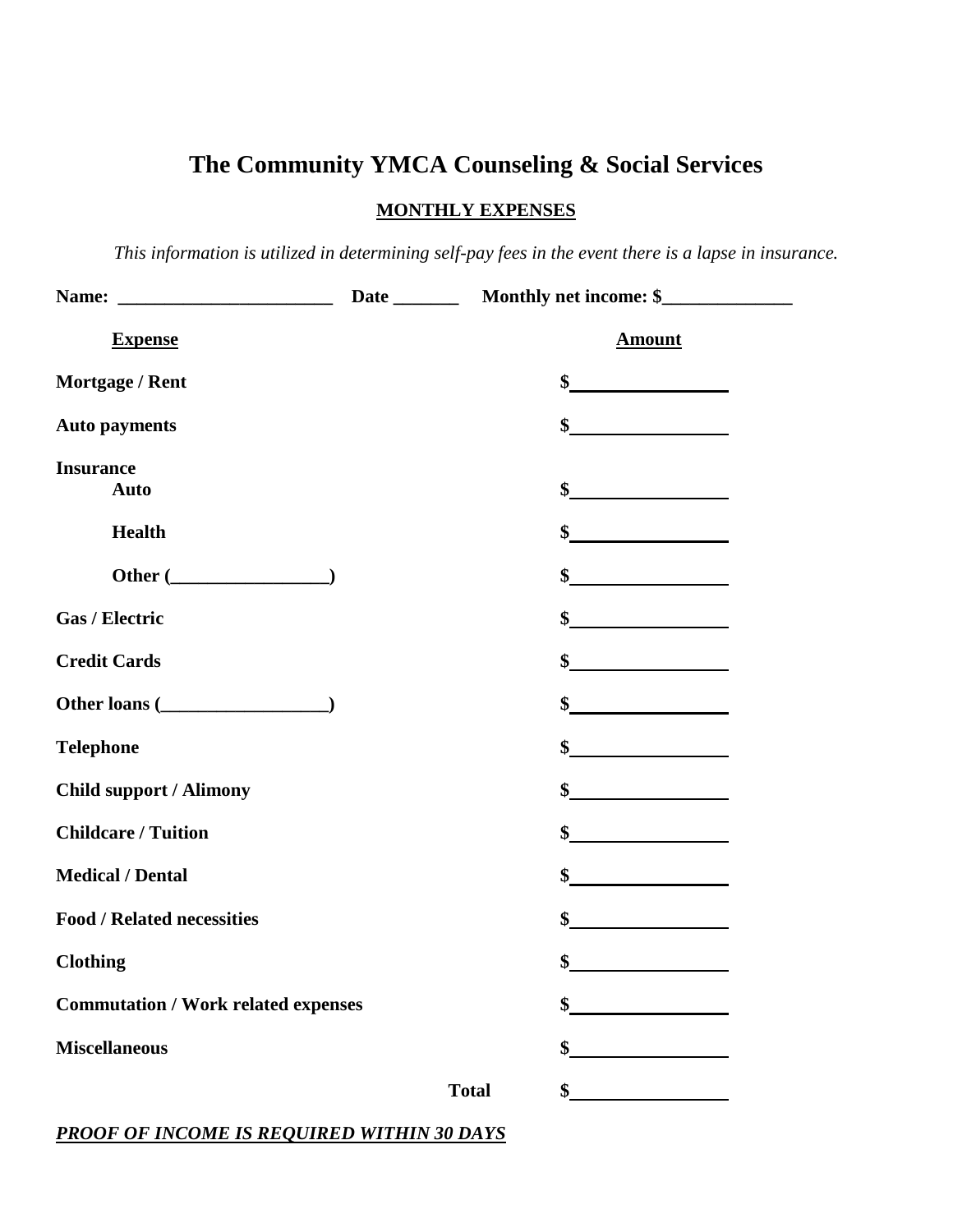## **M E D I C A L H I S T O R Y**

| Name: Name and the second contract of the second contract of the second contract of the second contract of the second contract of the second contract of the second contract of the second contract of the second contract of  |                |        |      | Age: Date: Date:                                                                                                     |        |                            |
|--------------------------------------------------------------------------------------------------------------------------------------------------------------------------------------------------------------------------------|----------------|--------|------|----------------------------------------------------------------------------------------------------------------------|--------|----------------------------|
|                                                                                                                                                                                                                                |                |        |      |                                                                                                                      | Phone: |                            |
| Date Last Seen by Doctor: Date of Last Physical Examination: Date of Last Physical Examination:                                                                                                                                |                |        |      |                                                                                                                      |        |                            |
| Reason for Visit:                                                                                                                                                                                                              |                |        |      |                                                                                                                      |        |                            |
| Name of Your Current Physician: 1997 Manual Manual Manual Manual Manual Manual Manual Manual Manual Manual Manual Manual Manual Manual Manual Manual Manual Manual Manual Manual Manual Manual Manual Manual Manual Manual Man |                |        |      |                                                                                                                      | Phone: |                            |
| Address: 1988 and 1988 and 1988 and 1988 and 1988 and 1988 and 1988 and 1988 and 1988 and 1988 and 1988 and 19                                                                                                                 |                |        |      |                                                                                                                      |        |                            |
| Are immunizations up to date? No $\Box$ Yes $\Box$<br>Please identify any major health problems you experienced in the past and specify any current medical<br>conditions, including Tuberculosis:                             |                |        |      |                                                                                                                      |        |                            |
| Present:                                                                                                                                                                                                                       |                |        |      |                                                                                                                      |        |                            |
| If you are taking any prescribed medication, please complete the information below:                                                                                                                                            |                |        |      |                                                                                                                      |        |                            |
| Medication                                                                                                                                                                                                                     |                | Dosage |      | How Long Have You Been Taking                                                                                        |        | Prescribing Physician      |
|                                                                                                                                                                                                                                |                |        |      |                                                                                                                      |        |                            |
|                                                                                                                                                                                                                                |                |        |      |                                                                                                                      |        |                            |
| Have you ever experienced any surgeries, serious injuries or hospitalizations? No $\square$ Yes $\square$<br>If yes, please explain:                                                                                           |                |        |      | <u> 1980 - Johann Barn, mars eta bainar eta bainar eta baina eta baina eta baina eta baina eta baina eta baina e</u> |        | Have you                   |
|                                                                                                                                                                                                                                |                |        |      |                                                                                                                      |        |                            |
| ever had a head injury? No $\Box$ Yes $\Box$ Describe and indicate when:                                                                                                                                                       |                |        |      |                                                                                                                      |        | Have you                   |
|                                                                                                                                                                                                                                |                |        |      |                                                                                                                      |        | Have you been in           |
| contact with anyone who has TB? No $\Box$ Yes $\Box$ Describe and indicate when:                                                                                                                                               |                |        |      |                                                                                                                      |        |                            |
| Have you ever been tested for Tuberculosis? No $\Box$ Yes $\Box$ When/Results:<br>Have you ever been tested for Hepatitis B or C? No $\Box$ Yes $\Box$ When/Results:                                                           |                |        |      |                                                                                                                      |        |                            |
| Are you allergic to any medication or drugs? No $\Box$ Yes $\Box$ Describe:                                                                                                                                                    |                |        |      |                                                                                                                      |        |                            |
| Do you have any <i>allergies</i> ? No $\Box$ Yes $\Box$ Describe:                                                                                                                                                              |                |        |      |                                                                                                                      |        |                            |
| <b>Prior Treatment/Counseling History</b>                                                                                                                                                                                      |                |        |      |                                                                                                                      |        |                            |
| Type                                                                                                                                                                                                                           | N <sub>o</sub> | Yes    | When | Provider & Location                                                                                                  |        | Was it<br>Helpful?         |
| Psychological/Psychiatric Treatment                                                                                                                                                                                            |                |        |      |                                                                                                                      |        | $\Box$ Yes<br>$\square$ No |
| Druo/Alcohol/Gamblino                                                                                                                                                                                                          |                |        |      |                                                                                                                      |        | $\Box$ No $\Box$ Yes       |

| N <sub>o</sub> | Yes | When | Provider & Location | Was it<br>Helpful?      |
|----------------|-----|------|---------------------|-------------------------|
|                |     |      |                     | $\Box$ No $\Box$ Yes    |
|                |     |      |                     | $\Box$ Yes<br>$\Box$ No |
|                |     |      |                     | $\Box$ No $\Box$ Yes    |
|                |     |      |                     | $\Box$ Yes<br>$\Box$ No |
|                |     |      |                     |                         |

| Do you have any of the following difficulties with sleep: Falling as leep |                                       |        |                                              | $\mathrm{No} \ \Box \quad \mathrm{Yes} \ \Box$ |  |
|---------------------------------------------------------------------------|---------------------------------------|--------|----------------------------------------------|------------------------------------------------|--|
| Staying asleep                                                            | $N_0 \sqcup \quad \text{Yes } \sqcup$ |        | Early morning awakening No $\Box$ Yes $\Box$ |                                                |  |
| Daytime drowsiness $\Box$ No $\Box$                                       | $\text{Yes } \sqcup$                  | Other: |                                              |                                                |  |

Do you exercise? No  $\Box$  Yes  $\Box$  What is your exercise routine:  $\Box$ Do you drink caffeinated drinks? No  $\Box$  Yes  $\Box$  How much daily? Other caffeine products: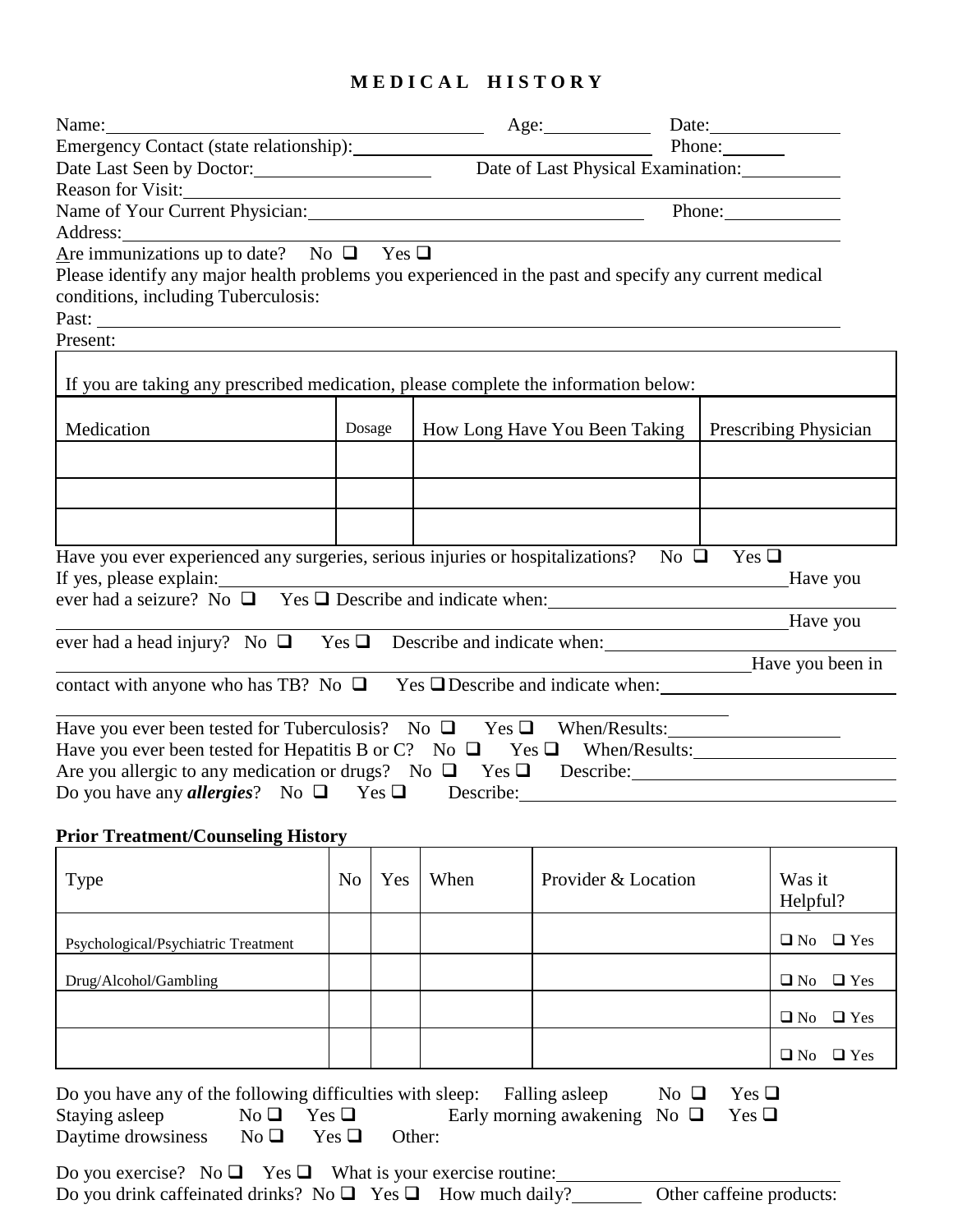### **Substance Use History**

| Drug | First Use | Last Use   Current Frequency and Amount |
|------|-----------|-----------------------------------------|
|      |           |                                         |
|      |           |                                         |
|      |           |                                         |

|                                              | Have you ever lost consciousness while under the influence of alcohol/drugs? No $\Box$ Yes $\Box$ |            |  |
|----------------------------------------------|---------------------------------------------------------------------------------------------------|------------|--|
|                                              | How many time? What drugs were used?                                                              |            |  |
|                                              | Has anyone ever expressed concern regarding your use of drugs and/alcohol? No $\Box$              | $Yes \Box$ |  |
|                                              | How many time? What drugs were used?                                                              |            |  |
| How many times a year do you get a hangover? |                                                                                                   |            |  |
|                                              | Do you binge on alcohol/drugs? No $\Box$ Yes $\Box$ How often?                                    |            |  |
|                                              | Do you use alcohol to the point of intoxication? No $\Box$ Yes $\Box$ How often?                  |            |  |
|                                              | Have you ever felt guilty about using/abusing drugs and/or alcohol? No $\Box$ Yes $\Box$          |            |  |
|                                              | Have you ever used alcohol or illicit drugs to feel better or relieve a hangover? No $\square$    | $Yes \Box$ |  |

## **Client and Family History**

|                         | Self | Father | Mother | Children | Siblings | Father's | Mother's |
|-------------------------|------|--------|--------|----------|----------|----------|----------|
|                         |      |        |        |          |          | Parents  | Parents  |
|                         |      |        |        |          |          |          |          |
| <b>ALCOHOLISM</b>       |      |        |        |          |          |          |          |
| DRUG ADDICTION          |      |        |        |          |          |          |          |
| <b>MENTAL ILLNESS</b>   |      |        |        |          |          |          |          |
| <b>EATING DISORDER</b>  |      |        |        |          |          |          |          |
| <b>SEIZURE DISORDER</b> |      |        |        |          |          |          |          |
| THYROID DISORDER        |      |        |        |          |          |          |          |
| <b>DIABETES</b>         |      |        |        |          |          |          |          |
| HEART DISEASE           |      |        |        |          |          |          |          |
| <b>HYPERTENSION</b>     |      |        |        |          |          |          |          |
| HEPATITIS/LIVER DISEASE |      |        |        |          |          |          |          |
| TUBERCULOSIS            |      |        |        |          |          |          |          |
| <b>HIV/AIDS</b>         |      |        |        |          |          |          |          |
| OTHER:                  |      |        |        |          |          |          |          |

| Have you experienced any changes to your weight (gain or loss) in the last six months? No $\Box$ |           | $Yes \sqcup$ |
|--------------------------------------------------------------------------------------------------|-----------|--------------|
| If yes, please indicate the amount of change:<br>lbs. gained                                     | lbs. lost |              |
| Do you follow a special diet or have any food restrictions? No $\square$<br>$Yes \sqcup$         |           |              |
| If yes, please indicate type of diet/restrictions and reason for following:                      |           |              |

i<br>L

| Do you have a history of, or a current eating disorder? No $\Box$ Yes $\Box$ If yes, please explain: |  |  |
|------------------------------------------------------------------------------------------------------|--|--|
|                                                                                                      |  |  |

## **FOR FEMALES ONLY**

Early onset menstruation: No  $\Box$  Yes  $\Box$ Identify any problems related to menstrual cycle:\_\_\_\_\_\_\_\_\_\_\_\_\_\_\_\_\_\_\_\_\_\_\_\_\_\_\_\_\_\_\_\_\_\_\_\_\_\_\_\_\_\_\_\_\_\_\_\_\_\_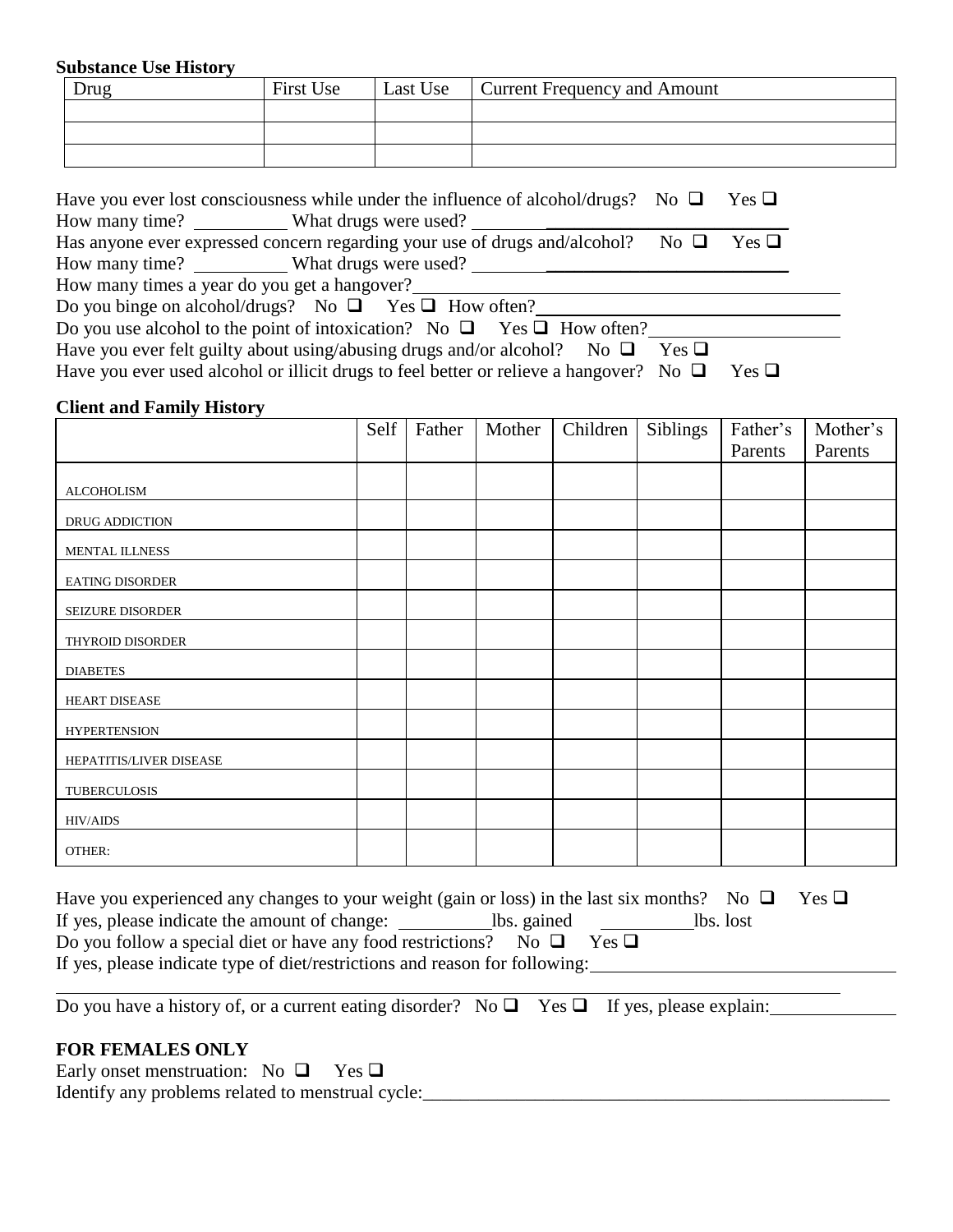# *Please identify any problem areas identified below by marking each with a check mark:*

| Prenatal care/ Delivery    | Physical Health             |                        |
|----------------------------|-----------------------------|------------------------|
| Developmental milestones   | Dental Health               |                        |
| Previous Mental Health Tx  | <b>Eating Habits</b>        | Fears going to bed     |
| Current Mental Health Tx.  | <b>Suicidal Thoughts</b>    | Homicidal thoughts     |
| Prenatal Drugs/Alcohol     | Medications                 | <b>Tantrums</b>        |
| Verbally Aggressive        | Demanding/Argumentative     | <b>Stealing</b>        |
| Physically Aggressive      | Destruction of property     | Lying                  |
| Cruelty towards animals    | Fire setting behaviors      | <b>Running Away</b>    |
| Refuses to talk            | Sexually acting out         | <b>Bedwetting</b>      |
| Disruptive in class        | School attendance           | <b>Learning Delays</b> |
| Fears going to school      | Repeated grades             | Head banging           |
| Needs consistent routine   | Acts impulsively            | Rocking                |
| Repeats acts over and over | <b>Short Attention Span</b> |                        |

Client/Guardian Signature\_\_\_\_\_\_\_\_\_\_\_\_\_\_\_\_\_\_\_\_\_\_\_\_\_\_\_\_\_\_\_\_\_\_\_\_\_\_\_\_\_\_\_\_\_\_\_\_\_\_\_\_\_\_\_\_\_\_\_\_ Date \_\_\_\_\_\_\_\_\_\_\_

Witness Signature \_\_\_\_\_\_\_\_\_\_\_\_\_\_\_\_\_\_\_\_\_\_\_\_\_\_\_\_\_\_\_\_\_\_\_\_\_\_\_\_\_\_\_\_\_\_\_\_\_\_\_\_\_\_\_\_\_\_\_\_\_\_\_\_\_\_ Date \_\_\_\_\_\_\_\_\_\_\_